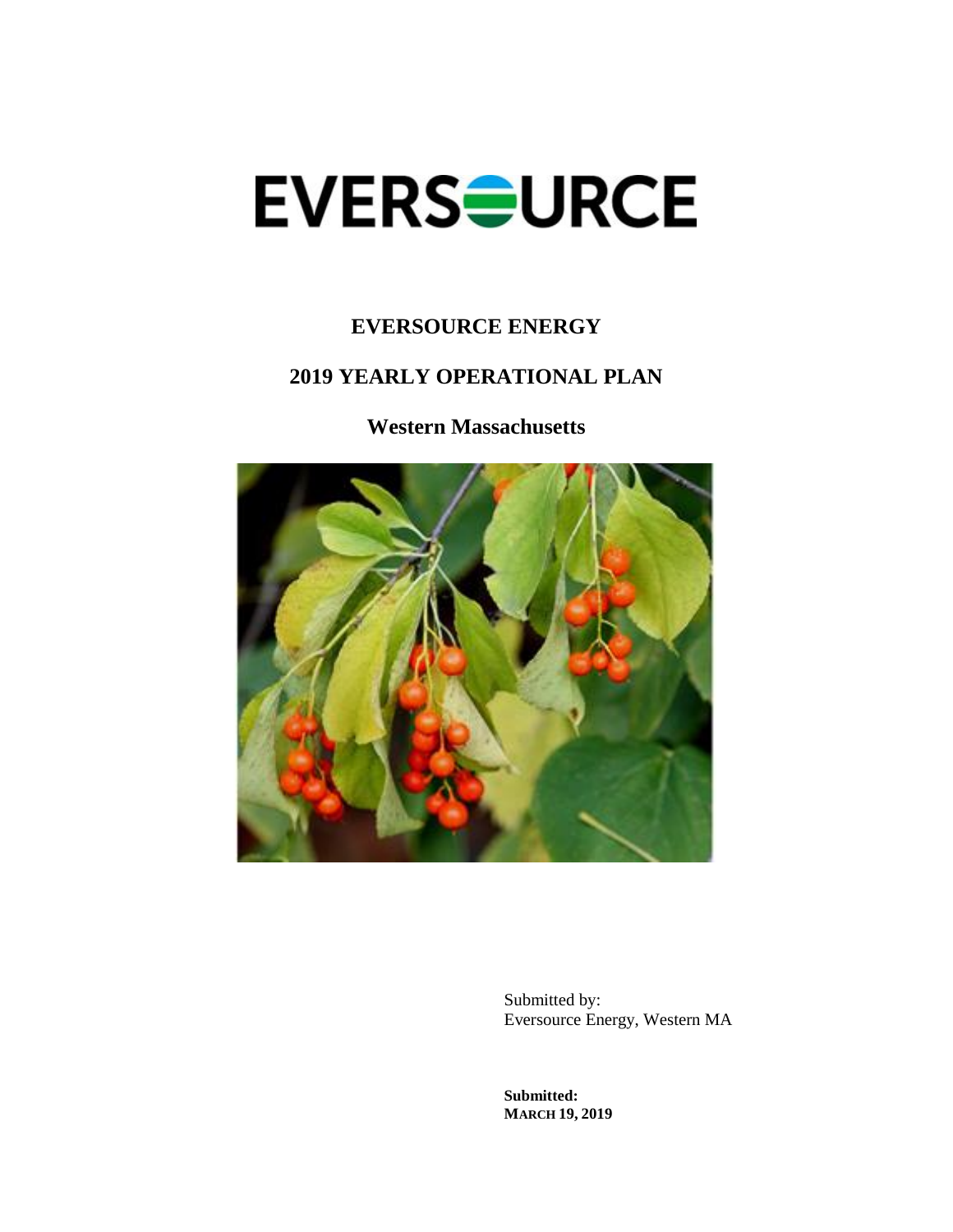#### **SUMMARY**

In compliance with the Massachusetts Department of Agricultural Resources' Rights-of-Way Regulations (333 CMR 11.00), this Yearly Operational Plan (YOP) informs municipalities of Eversource Energy, Western MA's intent to utilize an integrated vegetation management plan that includes the use of herbicides on electric rights-of-way (ROW) in 2019. Our Integrated Vegetation Management program is outlined in our five-year Vegetation Management Plan. ROWs treated in 2018 are included in this YOP in case they need a "touch-up" spot treatment.

This YOP identifies target vegetation; the affected rights-of-way and towns; the herbicides, rates and methods of application; alternative control methods; the individual responsible for supervising the YOP, and the qualified contractors that will perform the application. It explains how sensitive areas; buffer zones and sites where herbicides are either restricted or not permitted are identified, appropriately marked, treated and protected. It addresses procedures for the mixing, handling and loading of herbicide concentrates. Finally, it includes Herbicide Fact Sheets and Labels, a list of emergency resources and telephone numbers, and maps marked with known Sensitive Areas.

The YOP process provides for a forty-five day public review and comment period, in conjunction with the twenty-one day municipal rights-of-way notification period. These review periods give communities an opportunity to provide information that will help identify additional areas that may require specific precautions or protection. Finally, notice will be published in general circulation newspapers at least 48 hours before the scheduled application.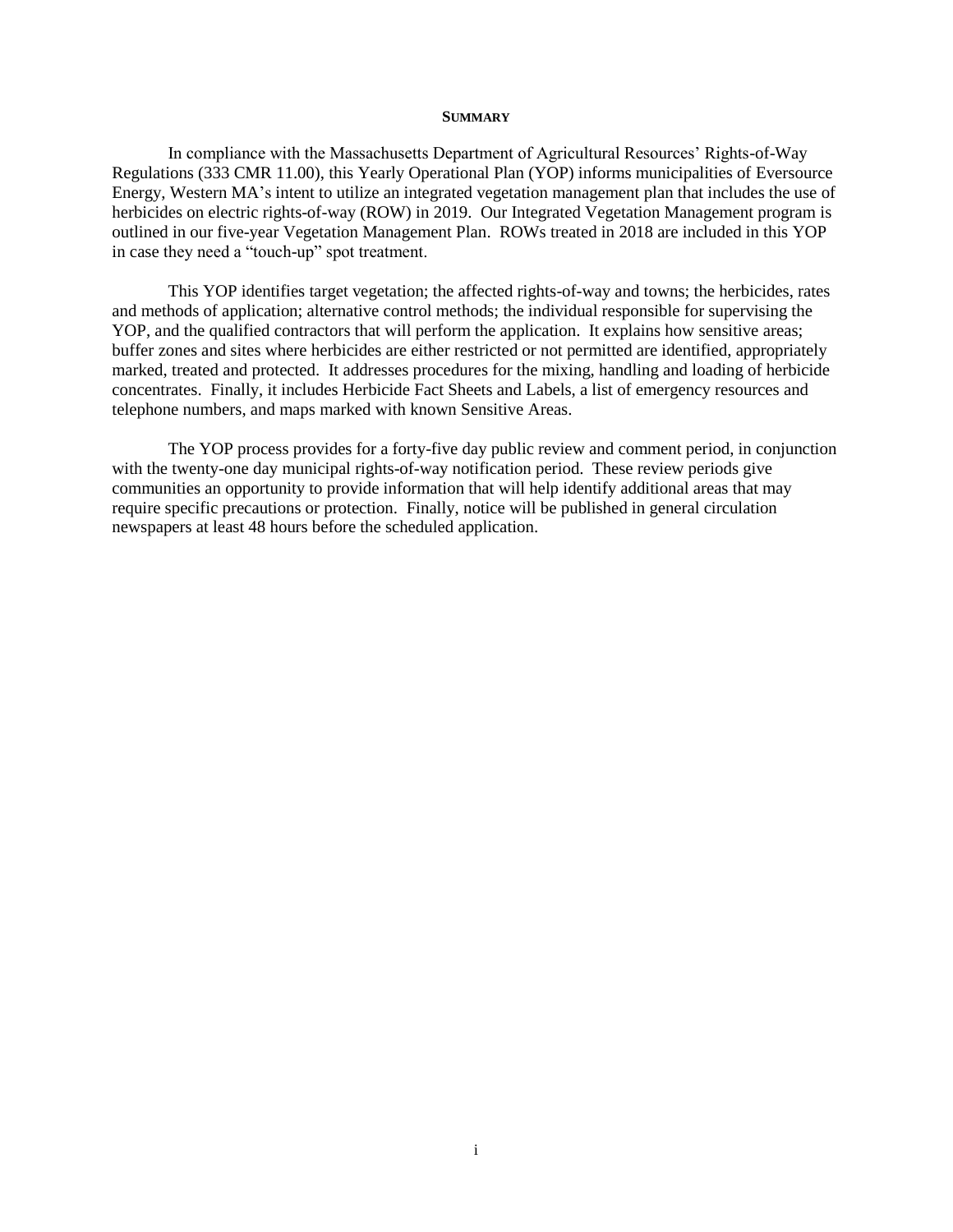## **TABLE OF CONTENTS**

|       | <b>SUMMARY</b>                                                     | $\bf i$ |
|-------|--------------------------------------------------------------------|---------|
| I.    | <b>INTRODUCTION</b>                                                |         |
| II.   | CHAPTER 132B AND 333 CMR 11.00                                     | 2       |
| III.  | <b>LOCATION OF INTENDED TREATMENT</b>                              | 3       |
| IV.   | <b>IDENTIFICATION OF TARGET VEGETATION</b>                         | 5       |
| V.    | <b>DEFINITION, IDENTIFICATION AND TREATMENT OF SENSITIVE AREAS</b> | 6       |
| VI.   | PROPOSED HERBICIDE TREATMENT METHODS                               | 9       |
| VII.  | PROPOSED HERBICIDES, CARRIERS, ADJUVANTS AND RATES                 | 11      |
| VIII. | ALTERNATIVE MECHANICAL CONTROL TECHNIQUES                          | 12      |
| IX.   | THE COMPANIES THAT WILL PERFORM THE HERBICIDE TREATMENT            | 12      |
| X.    | INDIVIDUAL RESPONSIBLE FOR SUPERVISING THE YOP                     | 13      |
| XI.   | <b>HERBICIDE FACT SHEETS</b>                                       | 13      |
| XII.  | PROCEDURES AND LOCATIONS FOR HANDLING, MIXING AND                  |         |
|       | <b>LOADING HERBICIDE CONCENTRATES</b>                              | 13      |
|       | <b>EMERGENCY RESOURCES</b>                                         | 13      |

## **APPENDICES**

| APPENDIX I. | <b>MAPS</b>                         |
|-------------|-------------------------------------|
|             | APPENDIX II. SENSITIVE AREA TABLE   |
|             | APPENDIX III. HERBICIDE FACT SHEETS |

APPENDIX IV. HERBICIDE LABELS

#### **LIST OF TABLES**

| TABLE I.    | 2019 RIGHTS-OF-WAY                                                                    | 3              |
|-------------|---------------------------------------------------------------------------------------|----------------|
| TABLE II.   | POTENTIAL TOUCH-UP RIGHTS-OF-WAY FROM 2018 YOP                                        | 4              |
| TABLE III.  | <b>2019 MUNICIPALITIES</b>                                                            | 4              |
| TABLE IV.   | MUNICIPALITIES WITH 2018 RIGHTS-OF-WAY THAT MIGHT NEED A<br>"TOUCH-UP" TREATMENT      | $\overline{4}$ |
| TABLE V.    | TANK MIXES FOR LOW VOLUME FOLIAGE APPLICATIONS                                        | 11             |
| TABLE VI.   | TANK MIXES FOR POISON IVY, VINES, AND INVASIVE SPECIES                                | 11             |
| TABLE VII.  | TANK MIXES FOR CUT SURFACE TREATMENT (CST) APPLICATIONS                               | 12             |
| TABLE VIII. | TANK MIXES FOR LOW-VOLUME BASAL OR CUT SURFACE<br><b>TREATMENT (CST) APPLICATIONS</b> | 12             |
| TABLE IX.   | <b>HERBICIDE MANUFACTURER</b>                                                         | 13             |
| TABLE X.    | <b>STATE AGENCIES</b>                                                                 | 14             |
| TABLE XI.   | <b>EMERGENCY SERVICES</b>                                                             | 14             |
| TABLE XII.  | <b>LOCAL EMERGENCY NUMBERS</b>                                                        | 15             |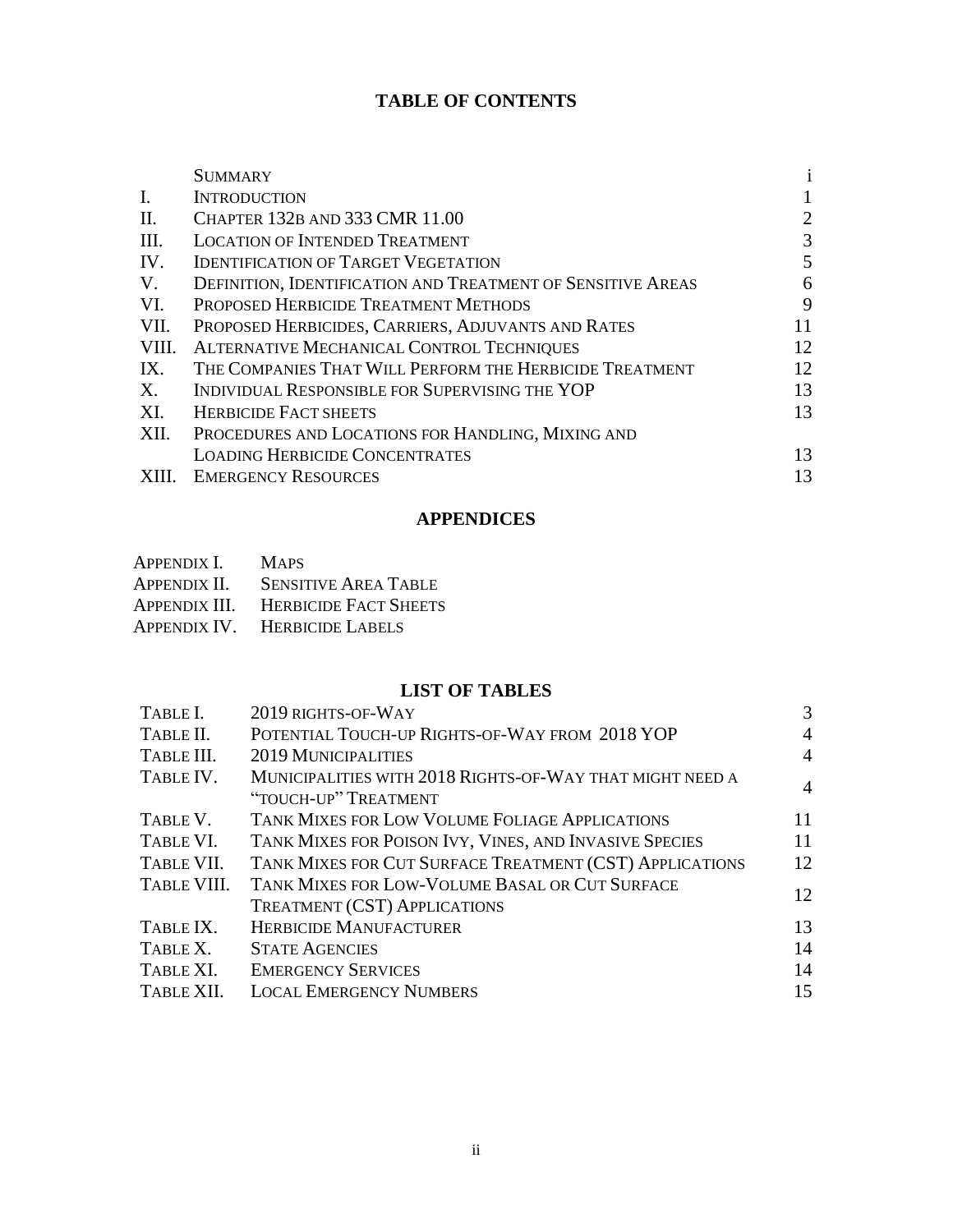## **I.INTRODUCTION**

In compliance with Commonwealth of Massachusetts' Rights-of-Way Vegetation Management Regulations (333 CMR 11.00) Eversource Energy, Western MA's Yearly Operational Plan (YOP) details our vegetation management program for 2019. This YOP is consistent with the terms and procedures set forth in the Eversource Energy, Vegetation Management Plan for Western MA (2019-2023) (VMP) per 333 CMR 11.05; with the Massachusetts Pesticide Control Act (Chapter 132B); with all pertinent clauses in Chapter 85 of the Acts of 2000; with the Massachusetts Endangered Species Act (MESA; MGL c. 131 A) and regulations (321 CMR 10.00), and with all Federal and State acts and regulations that apply to right-of-way vegetation management.

Eversource Energy, Western MA delivers electricity to customers in 72 municipalities. Electricity is transmitted over hundreds of miles of distribution and transmission rights-of-way (ROW) throughout the western region of Massachusetts. To ensure safe reliable electric, Eversource must keep these ROWs free from hazards and encroachments. In this effort, the vegetation on the ROW corridors must be maintained at an early stage of plant succession (herbaceous plants and shrubs).

Using the Integrated Vegetation Management Program (IVM) described in the VMP, Eversource's program is based on a 4-year selective herbicide application and where appropriate mechanical treatment cycle. This program allows for the safe delivery of reliable electric service and supports a healthier more diverse habitat for wildlife that depends upon early successional landscapes (See VMP for further description of Eversource's IVM program). The VMP can be viewed at [https://www.eversource.com/content/ema-c/about/about-us/doing-business-with-us/municipal](https://www.eversource.com/content/ema-c/about/about-us/doing-business-with-us/municipal-officials/transmission-vegetation-management)[officials/transmission-vegetation-management.](https://www.eversource.com/content/ema-c/about/about-us/doing-business-with-us/municipal-officials/transmission-vegetation-management)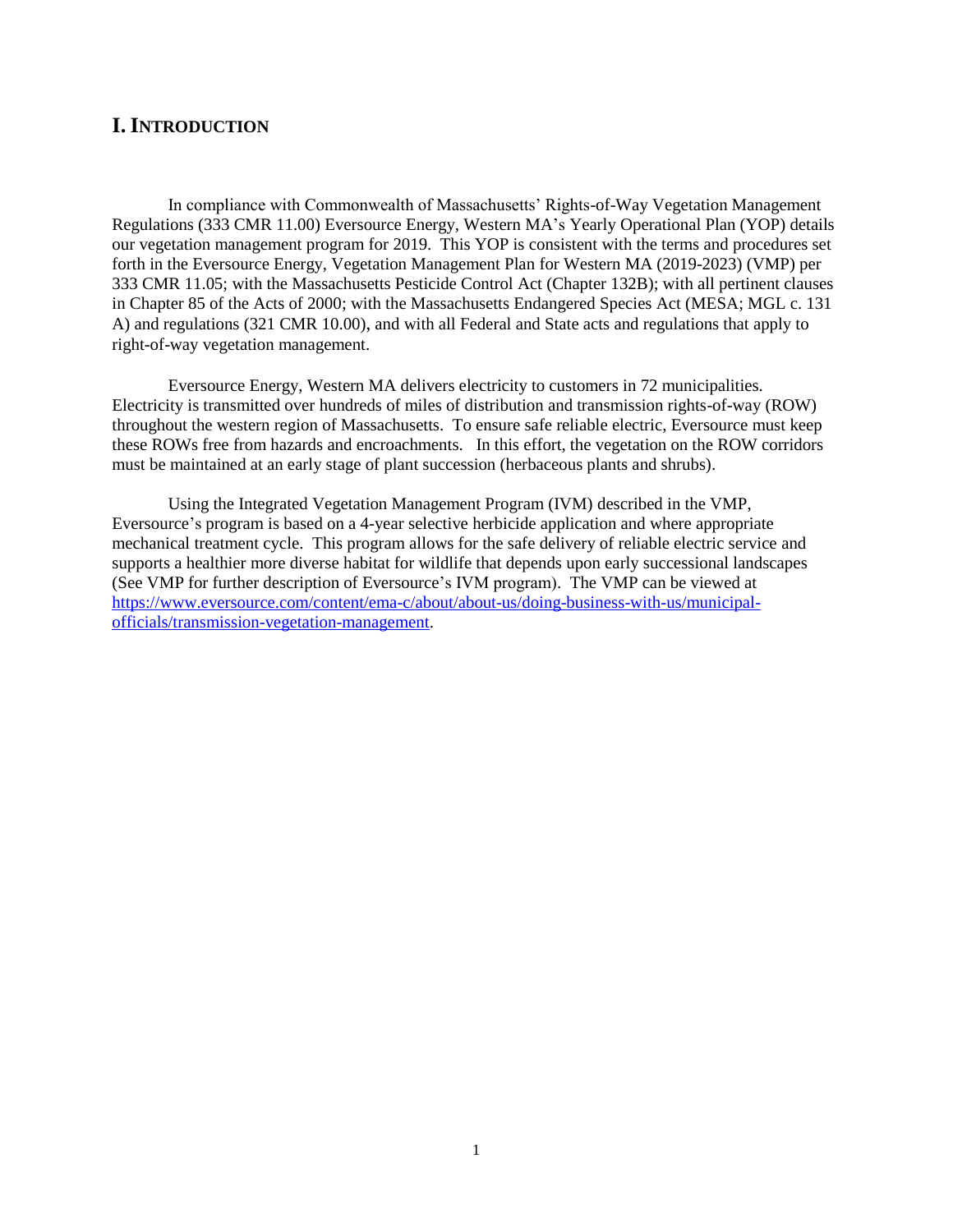## **II. CHAPTER 132B AND 333 CMR 11.00**

The purpose of this chapter is to conform the laws of the commonwealth to the Federal Insecticide, Fungicide, and Rodenticide Act, Public Law 92-516, as amended, and the regulations promulgated there under and to establish a regulatory process in the commonwealth. The exclusive authority in regulating the labeling, distribution, sale, storage, transportation, use and application, and disposal of pesticides in the commonwealth shall be determined by this chapter. *(MGL 132B, Section 1)*

Chapter 132b (Massachusetts Pesticide Control Act) was created to ensures a clear and uniform set of standards for the entire Commonwealth of Massachusetts *in order to protect the public from the negative impacts that arise from fragmented, decentralized, sets of standards*. In this effort, the Commonwealth, through the Department of Agricultural Resources (MDAR) retains the sole right to regulate the use of pesticides, including herbicides, throughout Massachusetts. MDAR takes this responsibility extremely seriously and the regulations promulgated under Chapter 132b are stricter than Federal standards.

The purpose of 333 CMR 11.00 is to establish a statewide and uniform regulatory process which will minimize the uses of, and potential impacts from herbicides in right of way on human health and the environment while allowing for the benefits to public safety provided by the selective use of herbicides *(333 CMR 11.01)*.

333 CMR 11.00 is the most comprehensive rights of way regulation in New England. It requires an Integrated Pest Management (in this case IVM) approach to right of way vegetation management; the establishment of standards and procedures to prevent unreasonable risks to humans or the environment, and a multi-layered system of public and municipal notification that requests input about environmentally and culturally sensitive areas. All of this is outlined in the Eversource VMP, annual YOP, *The Environmental Monitor* Notice, 21-day notification, Public Water Supplier notification and 48- hour newspaper notice which serve as guides for the public, state and municipal officials, vegetation management contractors and Eversource personnel.

To ensure compliance with Chapter 132b and 333 CMR 11.00, MDAR performs routine inspections of rights-of-way treatment crews, retains chemists, and perform further tests before approving a limited list of herbicides approved for use in Sensitive Areas (pursuant to 333 CMR 11.04 (1)(d)).

As detailed in the VMP and YOP, Eversource Energy, Western MA IVM program strictly adheres to all the requirements of Chapter 132b and 333 CMR 11.00. Eversource only retains herbicide application treatment contractors that hold Massachusetts' certifications and licenses to apply pesticides, which require ongoing training to maintain. All Sensitive Areas (see section V) are treated appropriately using either mechanical treatment methods or Commonwealth of Massachusetts recommended herbicides for use in Sensitive Areas. In fact, Eversource only uses these recommended herbicides on the entire length and cleared width of its ROW corridors.

Beyond the requirements of 333 CMR 11.00 and in compliance with Chapter 216 of the Acts of 2012, Eversource also notifies "abutters" (houses and businesses that abut the rights-of-way being treated in that year) within view of the ROWs before treatments begin. Treatment contractors are required to leave door hangers or talk personally with abutters which allow the contractor to answer site specific questions, identify private wells and help explain the program.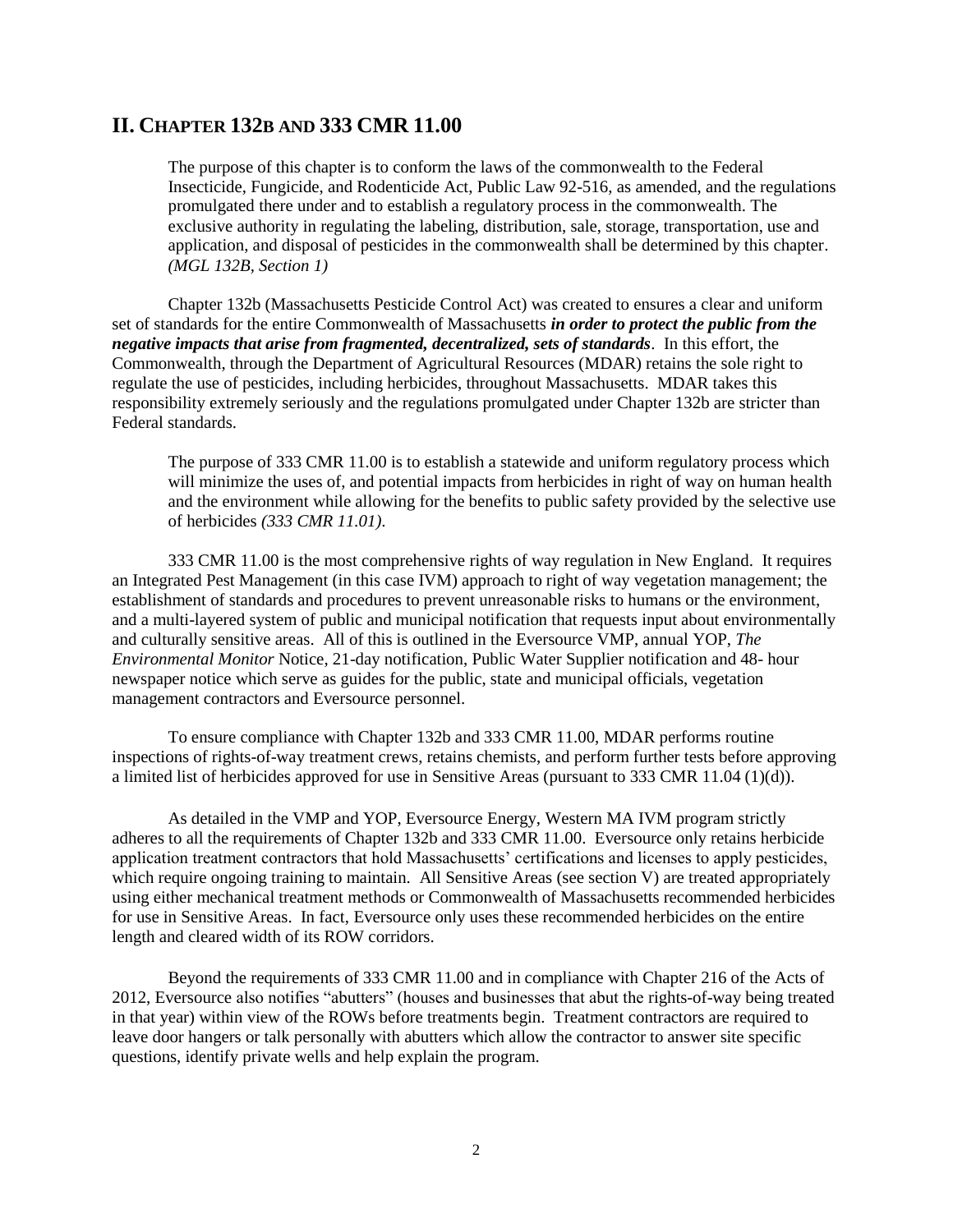## **III. LOCATION OF INTENDED TREATMENTS**

In 2019 Eversource plans on completing herbicide applications on 17 transmission and distribution line ROWs as listed in Table I. Table II includes the 15 ROWs treated in 2018 which might need "touch-up" spot treatments. At least one of the ROWs scheduled for a 2019 IVM treatment pass through the 18 municipalities in Table III. Table IV is a list of the 19 towns with at least one 2018 ROW that might need a "touch-up" spot treatment. Please note that some of these towns appear on both lists and the total number of municipalities is 32 (see Appendix I. Maps).

*Integrated Vegetation Management Herbicide Treatments:*

| Western MA (WMA) Rights-of-Way |                                                          |  |  |  |  |  |
|--------------------------------|----------------------------------------------------------|--|--|--|--|--|
| <b>ROW</b>                     | <b>Segment Name</b>                                      |  |  |  |  |  |
|                                | <b>Electric Transmission Rights of Way</b>               |  |  |  |  |  |
| WMA-WT-11                      | Ludlow T/L to Shutesbury, Leverett T/L                   |  |  |  |  |  |
| WMA-WT-12                      | Cumberland to Montague to Amherst to Chicopee T/L        |  |  |  |  |  |
| WMA-WT-13                      | Shutesbury T/L to Northfield Substation to NH State Line |  |  |  |  |  |
| <b>ROW</b>                     | <b>Segment Name</b>                                      |  |  |  |  |  |
|                                | <b>Electric Distribution Rights of Way</b>               |  |  |  |  |  |
| WMA-D01                        | Podick - UMASS                                           |  |  |  |  |  |
| WMA-D05                        | Midway - Hadley                                          |  |  |  |  |  |
| WMA-D10                        | Amherst - Mill Street                                    |  |  |  |  |  |
| WMA-D11                        | Lanes Quarry - Bay Road                                  |  |  |  |  |  |
| WMA-D13                        | Cumber - Route 5                                         |  |  |  |  |  |
| WMA-D14                        | Cumber - S. Deerfield                                    |  |  |  |  |  |
| WMA-D15                        | Warner Brothers Tap                                      |  |  |  |  |  |
| WMA-D18                        | Montague - Mount Herman                                  |  |  |  |  |  |
| WMA-D19                        | Montague - Franklin                                      |  |  |  |  |  |
| WMA-D <sub>20</sub>            | Montague - Millers Falls                                 |  |  |  |  |  |
| WMA-D21                        | Montague - Overland                                      |  |  |  |  |  |
| WMA-D22                        | Lake Pleasant Tap                                        |  |  |  |  |  |
| WMA-D23                        | Montague - Mountain Road                                 |  |  |  |  |  |
| WMA-D71                        | Podick - Montague Road                                   |  |  |  |  |  |

## **Table I. 2019 Rights-of-Way:**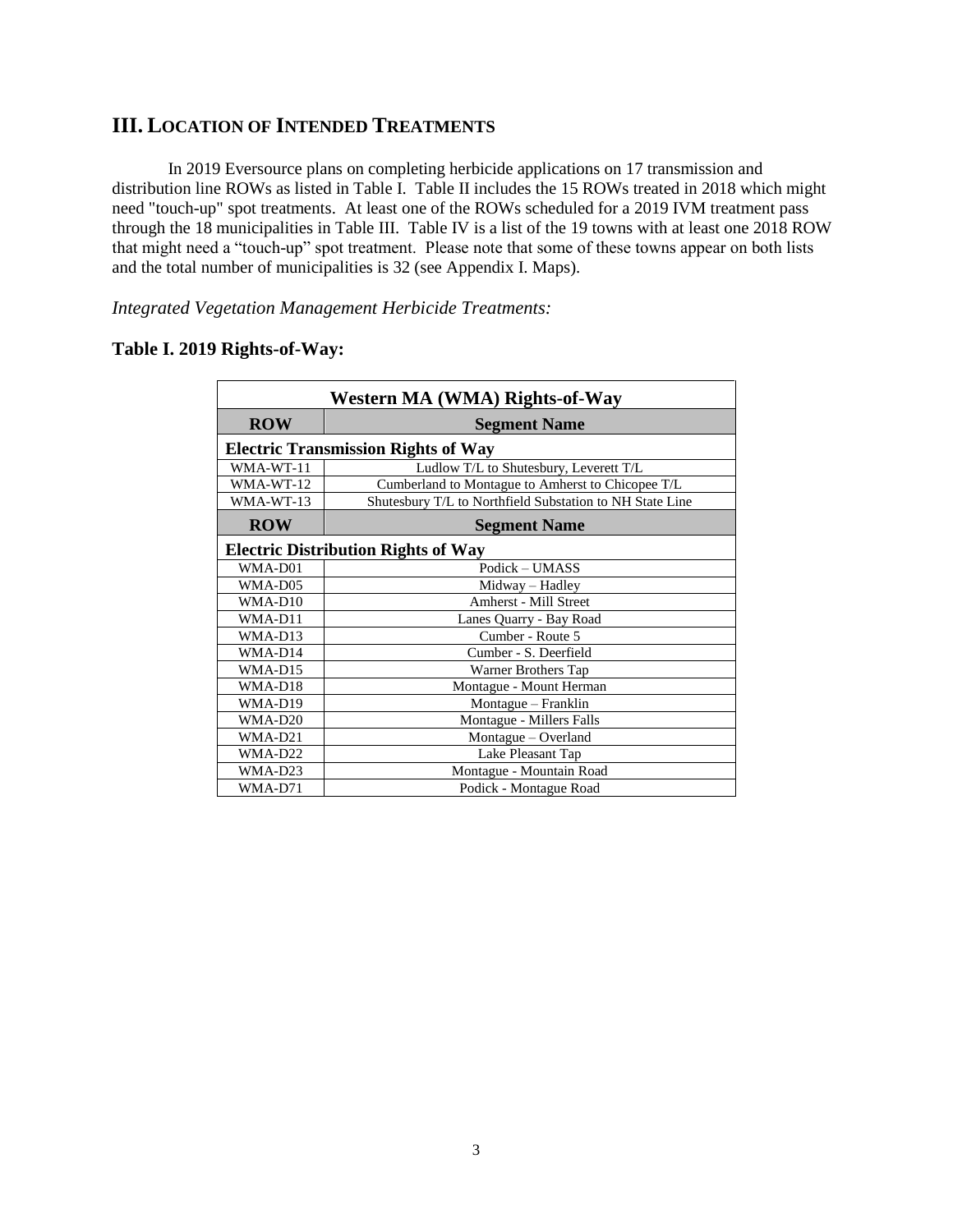| <b>Western MA (WMA) ROW's</b>              |                                        |  |  |  |  |
|--------------------------------------------|----------------------------------------|--|--|--|--|
| <b>ROW</b><br><b>Line Name</b>             |                                        |  |  |  |  |
| <b>Electric Transmission Rights of Way</b> |                                        |  |  |  |  |
| WMA-WT-01                                  | Berkshire - Ashfield                   |  |  |  |  |
| WMA-WT-02                                  | Berkshire - Dorren, NY                 |  |  |  |  |
| WMA-WT-03                                  | Northfield - Ashfield                  |  |  |  |  |
|                                            |                                        |  |  |  |  |
| <b>ROW</b>                                 | <b>Line Name</b>                       |  |  |  |  |
| <b>Electric Distribution Rights of Way</b> |                                        |  |  |  |  |
| WMA-D12                                    | Cumber-Gardnerfls                      |  |  |  |  |
| WMA-D16                                    | Cumber-Greenfield                      |  |  |  |  |
| WMA-D24                                    | Deerfield-Conway                       |  |  |  |  |
| WMA-D25                                    | Plainfield - Cummington - Chesterfield |  |  |  |  |
| WMA-D28<br>Partridge-Route 7               |                                        |  |  |  |  |
| WMA-D30                                    | Doreen-Dalton Ave                      |  |  |  |  |
| WMA-D35                                    | Doreen-Dalton Sub                      |  |  |  |  |
| WMA-D40                                    | Crane Tap-Dalton Sub                   |  |  |  |  |
| WMA-D42                                    | Clark Rd-North St.                     |  |  |  |  |
| WMA-D43                                    | Berkshire - Frank Schnops              |  |  |  |  |
| WMA-D65                                    | Partridge-Dalton Ave                   |  |  |  |  |
| WMA-D68                                    | Greenfield-Main St.                    |  |  |  |  |

## **Table II. List of Potential Touch-up Rights-of-Way from 2018 YOP:**

## **Table III: List of Affected 2019 IVM (herbicide) Municipalities:**

| <b>Western MA (WMA) Municipalities</b> |             |              |  |  |
|----------------------------------------|-------------|--------------|--|--|
| Pelham<br>Amherst<br>Granby            |             |              |  |  |
| Belchertown<br>Greenfield#             |             | Shutesbury   |  |  |
| Deerfield#                             | Hadley      | South Hadley |  |  |
| Easthampton                            | Leverett    | Sunderland   |  |  |
| Erving#                                | Montague#   | Warwick      |  |  |
| Gill                                   | Northfield# | Wendell      |  |  |

#also has a right(s)-of-way scheduled for a "touch-up" treatment

## **Table IV: List of Affected 2018 IVM (herbicide) Municipalities that have potential "touch up" treatment:**

| <b>Western MA (WMA) Municipalities</b> |              |            |  |  |
|----------------------------------------|--------------|------------|--|--|
| Northfield<br>Ashfield<br>Erving       |              |            |  |  |
| Cheshire                               | Greenfield   | Pittsfield |  |  |
| Chesterfield                           | Hancock      | Plainfield |  |  |
| Conway                                 | Hinsdale     | Peru       |  |  |
| Cummington                             | Lanesborough | Shelburne  |  |  |
| Dalton                                 | Montague     | Windsor    |  |  |
| Deerfield                              |              |            |  |  |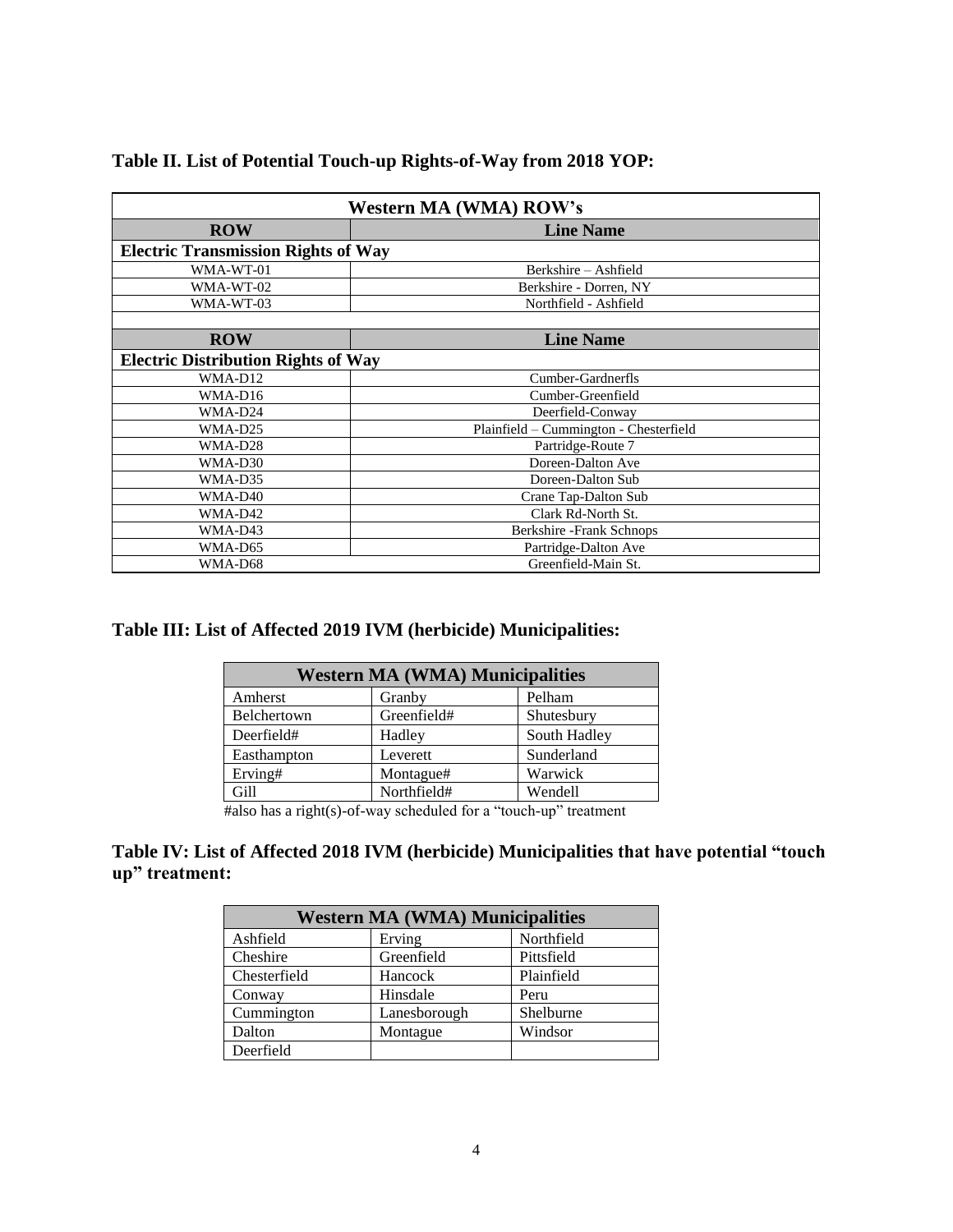## **IV.IDENTIFICATION OF TARGET VEGETATION FOR HERBICIDE APPLICATIONS**

Pursuant to the policy and intent set forth in the Eversource VMP, all vegetation must be removed that obscures the ROW corridors and grows tall enough to interfere with the safe, efficient and legal operation of an electrical power line. In the wire zone, trees and brush are targeted, and native, low growing plant communities that have a mature height less than three feet are established. In the border zone, incompatible trees and brush are targeted, and the growth of native trees and shrubs that have a mature height less than 15 feet is encouraged.

The primary target is all trees species within the cleared width of the ROW; except in Priority Habitats that are under the purview of the Natural Heritage and Endangered Species Program of the Department of Fish and Game (NHESP), which will be treated on a case by case basis.

Examples of targets include, but are not limited to:

| Alder | Cherry  | Pine             |
|-------|---------|------------------|
| Aspen | Hemlock | Maple            |
| Beech | Hickory | Oak              |
| Birch | Locust  | <b>Sassafras</b> |

There are more non-target vegetation species on an electric or gas ROW than targets. In fact, ROW's are one of the primary early successional plant communities remaining in New England. As a result, many plant and animal species use ROWs as their homes, feeding grounds or nurseries. Certain plant species, therefore, are generally encouraged on the ROW through the use of an IVM program (excluding invasive plant species):

- Most herbaceous growth is acceptable and encouraged
- Shrubs that mature less than 15 feet in height are only targets where due to their location or attributes they interfere with the function of the ROW.

Certain categories of non-tree species are targets under some circumstances, because of their location and/or their nature. Dense woody vegetation, shrubs and vines are targets where they are capable of interfering with the inspection and maintenance of the poles, wires, and along access roads, paths and gates which need to be kept clear, especially for emergencies.

Eversource intends to control plant species including invasive, poisonous plants and vines at their facilities. Invasive plant species have become an increasing concern throughout Massachusetts in areas that include ROW corridors where they can spread rapidly and move into the adjacent landscape. Eversource plans to use herbicides to spot treat poisonous plants at sites under its ROWs identified as having a high risk of posing a health hazard. This vegetation, likewise, poses a risk to the safety and health of all individuals working on or traversing a ROW and it can impede a rapid response in an emergency.

Examples of non-tree species generally considered targets, include, but are not limited to:

| <b>Autumn Olive</b> | Hawthorne                   | Purple Loosestrife  |
|---------------------|-----------------------------|---------------------|
| Blackberry          | Honeysuckle                 | Sumac (Staghorn and |
| <b>Buckthorn</b>    | Japanese Knot Weed          | Poison)             |
| Common Reed         | Multiflora Rose             | Virginia Creeper    |
| Grapevines          | <b>Oriental Bittersweet</b> | Willow              |
| Greenbriar          | Poison Ivy                  |                     |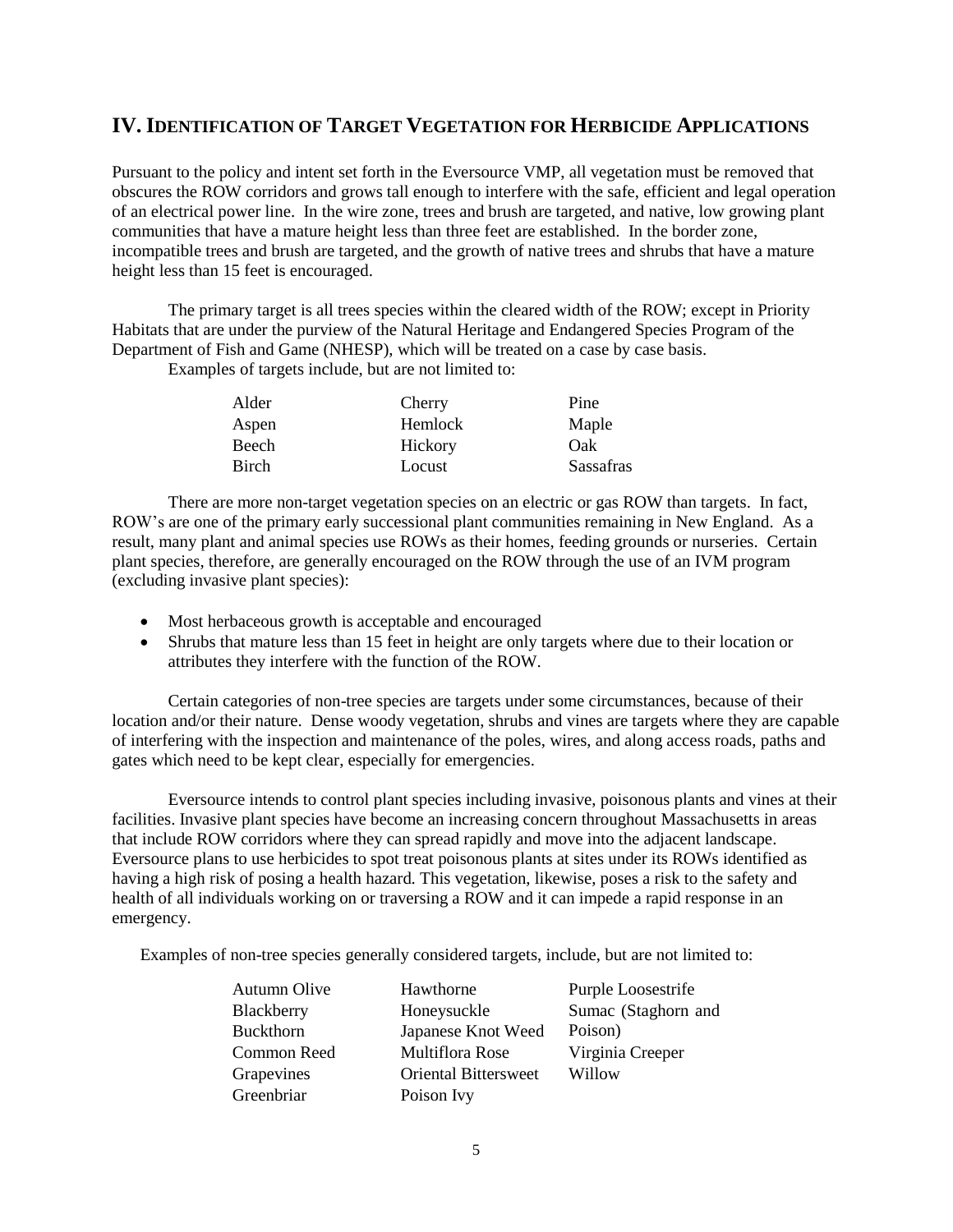## **V. DEFINITION,IDENTIFICATION AND TREATMENT OF SENSITIVE AREAS**

Sensitive Areas are those areas within a ROW in which public health, environmental concerns or agricultural interests warrant special protection to minimize the risk of unreasonable adverse effects.

The map(s) in Appendix I are a resource and a tool for both the public and the vegetation management crews. They contain the data necessary to identify, mark and treat Sensitive Areas appropriately.

The map(s) include known Sensitive Areas available at the printing of this YOP. Some Sensitive Areas are included in the base USGS topographic maps. The most current data available through Mass GIS such as public water suppliers, certified vernal pools, etc. and any data that Eversource has collected to date on areas such as private wells are added on top of the USGS data. At the time of treatment, any additional Sensitive Areas collected will be added to the maps utilized by our vegetation management contractors. Please note that Zone II's and limited spray areas are not mapped since Eversource Energy, will only use herbicides approved for use within this type of Sensitive Area in their 2019 IVM program.

There is one type of Sensitive Area not included on the maps that we are not authorized to publish: the locations of the Priority Habitats of state listed species as regulated by the Natural Heritage and Endangered Species Program (NHESP) of the Division of Fisheries & Wildlife. A map layer of Priority Habitats is available to the general public at https://www.mass.gov/orgs/massgis-bureau-ofgeographic-information , but it is neither specific to areas of concern for herbicide applications nor does it include data on the individual species since the exact location and details of their habitat is protected. Please be assured that we follow all necessary precautions to stay in compliance with 321 CMR 10.00 and this YOP was approved by NHESP.

Prior to any herbicide application, Sensitive Areas will be identified and when necessary marked in the field by an experienced vegetation management treatment crew point person, by individuals trained in the identification of Sensitive Areas that require the use of GIS (geographic information systems) and GPS equipment, and/or by a NHESP approved botanist trained in the delineation of state-listed species.

Two simple descriptions guide the complex identification of the Sensitive Areas listed in 333 CMR 11.02: *Readily identifiable in the field* and *Not readily identifiable in the field*:

- A. *Readily identifiable in the field areas* will be treated and marked according to all applicable restrictions listed in 333 CMR 11.00 and the Eversource Energy, 5-year VMP.
- B. *Not readily identifiable in the field areas* are identified by the use of the data marked on our maps and additional data collected in the YOP and notification processes before the time of treatment.

Eversource and contractor personnel assigned the task of identifying Sensitive Areas in the field will use the following sources and methods:

- A. Massachusetts Department of Environmental Protection (DEP) water supply maps/GIS mapping layers available through Mass GIS
- B. Massachusetts Department of Agricultural Resources (MDAR) records of identified private wells along the ROW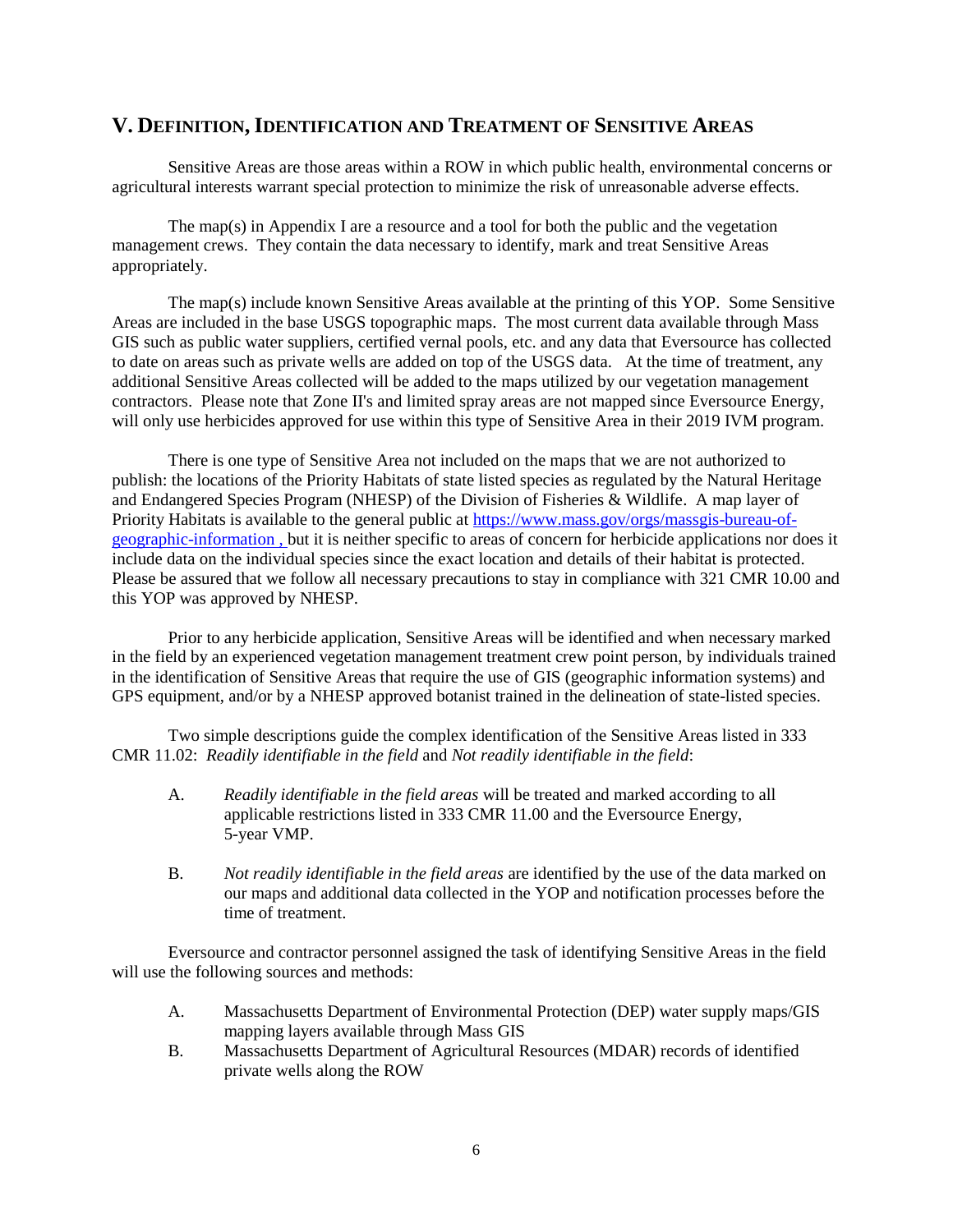- C. Correspondence and input from municipalities within the consecutive forty-five day YOP and twenty-one day municipal ROW notification review and comment periods and the 48 hour newspaper notification
- D. Correspondence and input from Eversource's abutter notification procedure
- E. A point person who precedes the treatment crew verifying identified Sensitive Areas and any additional areas that may require special precautions.

The following section details some of the Sensitive Areas that require special attention, particularly those that are classified as either no spray or *not readily identifiable in the field:*

#### A. *Limited Spray Areas*:

Per 333 CMR 11.02, the following need to be identified in the field, require the use of herbicides on the *MDAR Rights-of-Way Sensitive Area Materials List*, and time restrictions between herbicide applications (see Appendix II, Sensitive Area Table). Please note that for 2019 IVM herbicide applications, Eversource is only using Sensitive Area approved herbicides on our entire ROW system:

(a) any Zone II or IWPA

(b) a distance of between 100 feet and 400 feet of any Class A Surface Water Source

(c) a distance of between 10 and 200 feet of any tributary or associated surface water body where the tributary or associated surface water body runs outside the Zone A for the Class A surface water source

(d) a lateral distance of between 100 and 200 feet for 400 feet upstream,

on both sides of the river, of a Class B Drinking Water Intake

(e) a distance of between 50 and 100 feet of any identified Private Well

(f) a distance of between 10 and 100 feet of any Wetlands or Water Over Wetlands

(g) a distance of between 10 feet from the mean annual high water line of any river and the outer boundary of the Riverfront Area

(h) a distance of between ten feet from any Certified Vernal Pool and the outer boundary of any Certified Vernal Pool Habitat

(i) a distance of 100 feet of any Agricultural or Inhabited Area.

Please Note that "(f)" is modified by the MDAR (formerly Department of Food and Agriculture) *Decision*, dated October 12, 1995, concerning the wetland impact study conducted pursuant to 333 CMR 11.04(4)(c)(2). According to the *Decision*, Eversource may use herbicides within wetlands except on or within 10 feet of standing or flowing water (item "g" in the *no-spray areas* below was removed from the no spray list for utilities because it does not apply for the same reason).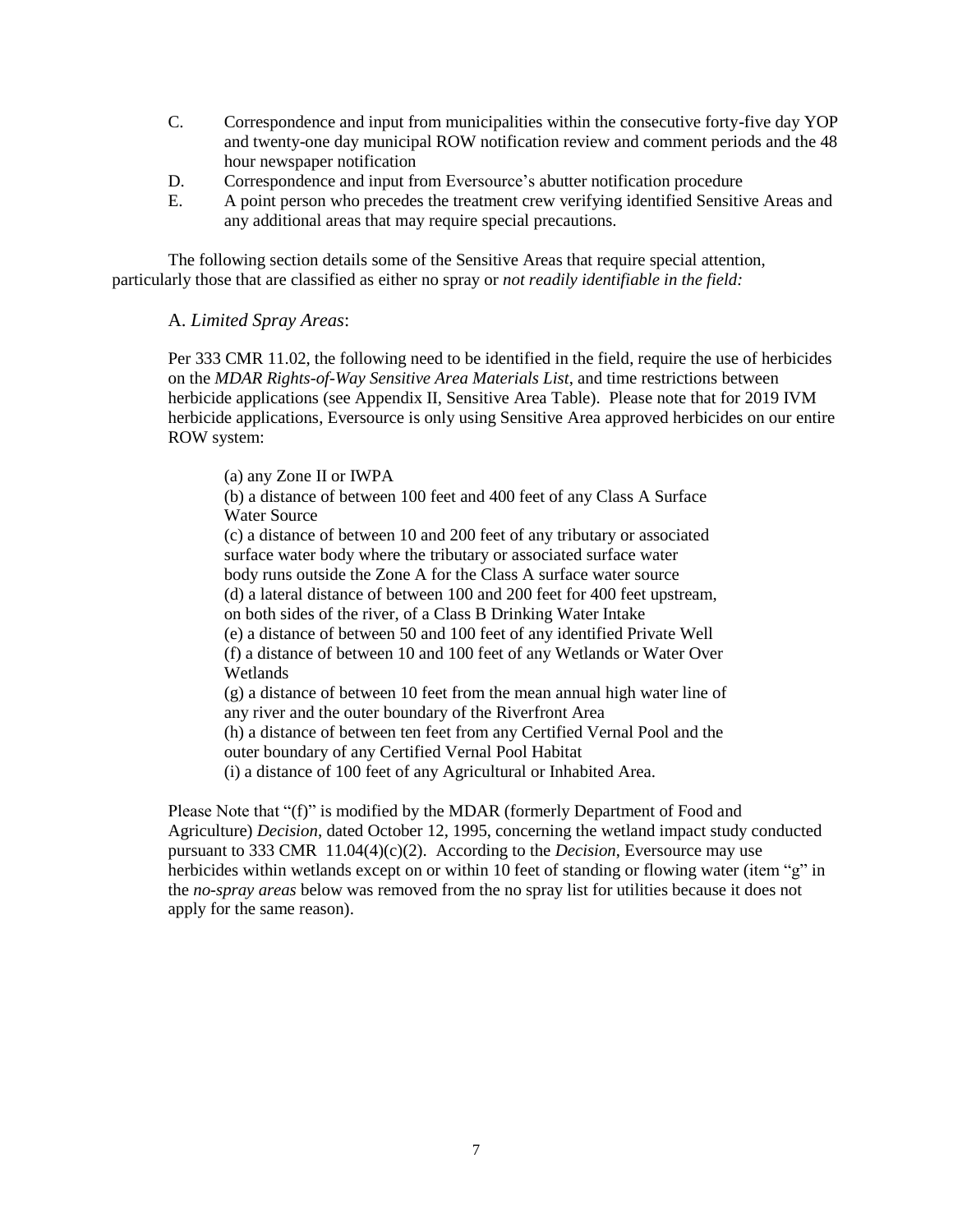#### B. *No-Spray Areas*:

Again, quoting from 333 CMR 11.02 the following no-spray areas need to be identified:

#### No-Spray Area, any area that is both within a Right-of-Way and within:

(a) any Zone I (b) 100 feet of any Class A Surface Water Source (c) 100 feet of any tributary or associated surface water body where the tributary or associated surface water body runs within 400 feet of a Class A surface water source (d) 10 feet of any tributary or associated surface water body where the tributary or associated surface water body is at a distance greater than 400 feet from a Class A surface water source (e) a lateral distance of 100 feet for 400 feet upstream, on both sides of the river, of a Class B Drinking Water Intake (f) 50 feet of any identified Private Well [within 100 feet of the ROW] …

(h) 10 feet of the mean annual high-water line of any river

(i) 10 feet of any Certified Vernal Pool.

#### *C. Identification and Treatment of Private Drinking Water Supplies*

No herbicide treatments will take place within fifty feet of any identified private wells located within one hundred (100) feet of a ROW. Eversource updates its private well records based on available data.

Municipalities should assist in the identification process and the MDAR will be consulted again prior to the treatment in an attempt to keep the private drinking water supply information up-to-date.

Identified private drinking supplies within one hundred (100) feet of a ROW will be permanently recorded on appropriate maps.

#### *D. State-Listed Species Habitat*

Eversource recognizes the importance of the Massachusetts Endangered Species Act, M.G.L.C. 131 A, and its significance to ROW vegetation management. Eversource will comply with all applicable portions of this Act and the regulations promulgated thereunder. Eversource will also follow the rules and prohibitions directed at human activities which Take Species or alter their Significant Habitat (as of this printing there are no designated Significant Habitat in Massachusetts).

321 CMR 10.14, Massachusetts Endangered Species Act Regulations, Part II Exemptions and 333 CMR 11.04(3)(a-c) exempts utility ROW vegetation management from the permit process under the following conditions:

(12) The management of vegetation within existing utility rights-of-way provided that the management is carried out in accordance with a vegetation management plan approved in writing by the Division prior to the commencement of work for which a review fee shall be charged, the amount of which shall be determined by the commissioner of administration under the provisions of M.G.L. c.7, § 3B…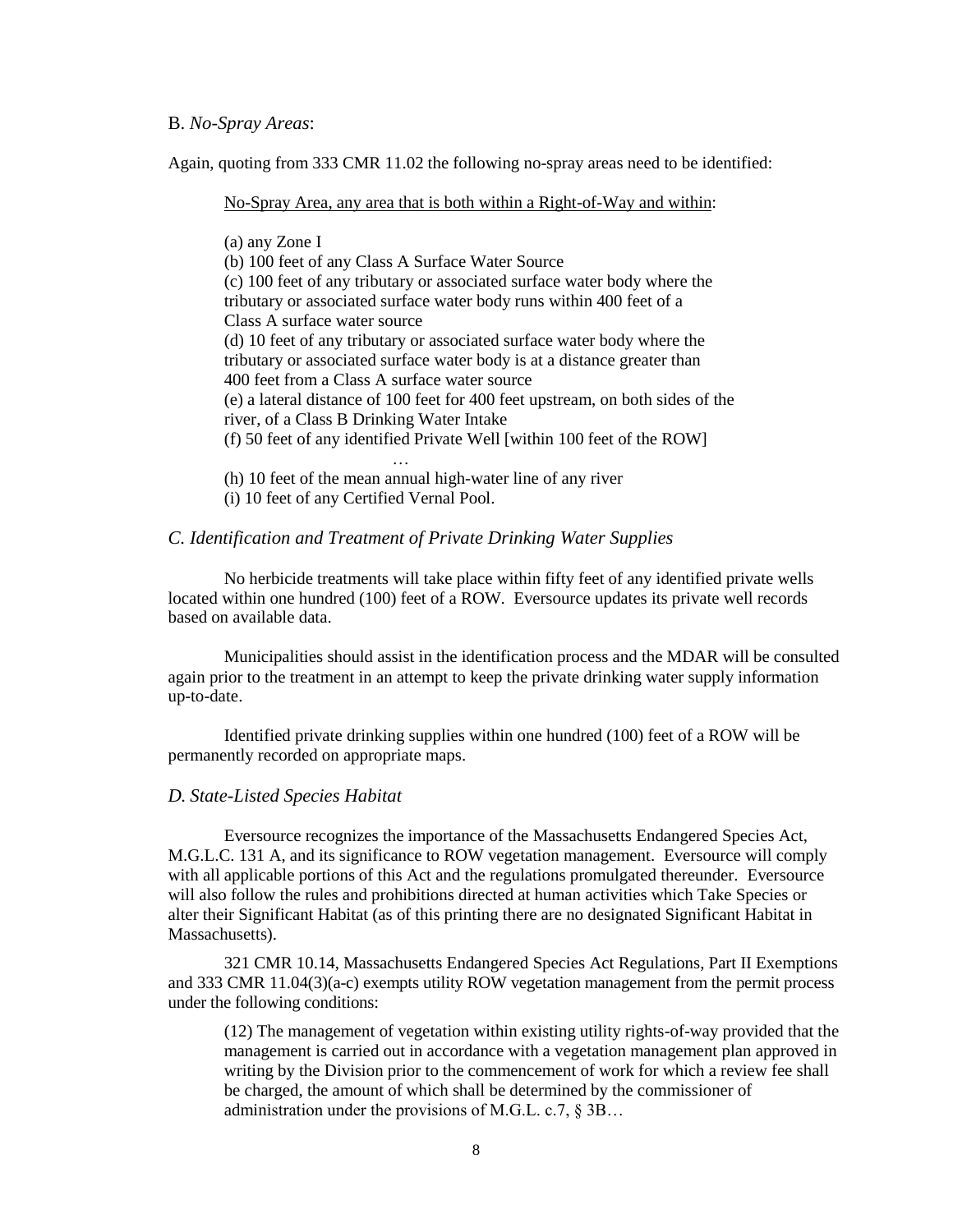To comply with exemption 10.14(12), Eversource submits this YOP to the NHESP for review.

The NHESP has delineated areas as Priority Habitat based on the "Best Scientific Evidence Available" to protect State-listed species from a "take." Under the approval process, details about the Priority Habitat of state-listed species that might be affected by our activities and management recommendations are shared with Eversource under strict confidentiality agreements. Using this data and best management practices, Eversource and contract personnel will follow the appropriate vegetation management treatment methods within these sensitive areas taking all practical means and measures to modify ROW vegetation management procedures to avoid damage to state-listed species and their habitat.

To identify Priority Habitats, Eversource personnel, NHESP approved review botanists and vegetation management crews must use proper identification procedures. Contractors are, therefore, required to train their personnel to recognize the location of Priority Habitats using one of the following tools: paper maps, GPS coordinates and/or GIS systems.

#### **VI. PROPOSED HERBICIDE TREATMENT METHODS**

Under Eversource's IVM program, combined with mechanical "prep-cutting," mowing and sidetrimming activities, herbicide applications will be applied on foot using selective low pressure foliage treatments with backpack sprayers and cut stump or basal treatments. Experienced, Massachusetts licensed applicators will perform the selective herbicide treatments under the direct on site supervision of a certified applicator as required by Chapter 132B.

Eversource's herbicide program is a selective program scheduled to sustain acceptable vegetation control at minimal application rates. Using backpack sprayers, small amounts of herbicide are applied directly to the leaves, stumps or bark of the target vegetation. The average per acre rate of herbicide mix for Eversource's foliar program is under 5 gallons per acre and the actual amount of applied active ingredient is in the pints per acre range.

Eversource also chooses herbicide formulations that are low in acute toxicity, do not bioaccumulate and, as applied, have a short half-life with low soil mobility (see VMP, Bibliography). Above and beyond the review by the Federal EPA, these herbicides are all carefully reviewed jointly by MDAR and the Massachusetts Department of Environmental Protect for use in "limited spray" sensitive areas (including Zone IIs). Eversource takes this one step further and only uses sensitive area approved herbicides on their entire right-of-way system.

#### *A. Methods:*

Eversource and contract personnel will utilize the most appropriate technique for the vegetation species, height, density, site and mandated restrictions. These methods as described in detail in the Eversource 5-year VMP are briefly reviewed below:

**Low Volume Foliage Techniques** utilize hand-operated pumps or motorized, backpack sprayers. The motorized, backpack sprayer produces an air current that delivers small amounts of herbicide mixture from a portable spray tank to the target vegetation. The low-pressure hand-pump sprayer uses a column of water. In both cases, the amount of herbicide solution applied only dampens or lightly wets the target vegetation.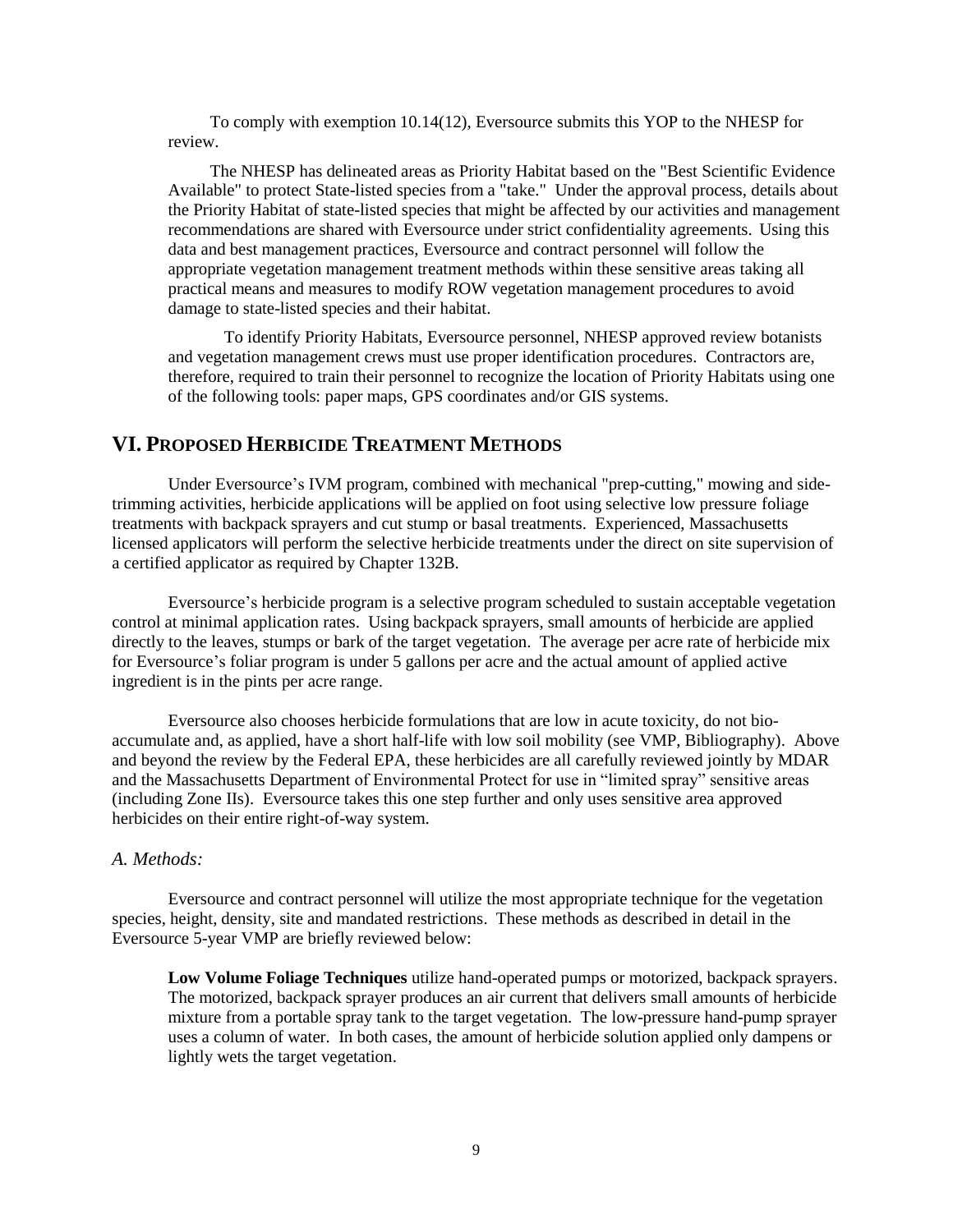**Low-Volume Stem Basal:** the selective application of herbicides to the lower 6"-8" of the plant stem. The herbicide concentration is applied with low-pressure, backpack sprayers with special wand attachments and positive shut-off nozzle tips with small orifices.

**Cut Stump Surface Treatment (CST):** the application of an herbicide mixture to the cut surface of a stump immediately following or during a cutting operation. Application equipment includes low-volume, backpack, hand-pump sprayers; hand held squirt bottles; paintbrushes, or sponge applicators.

#### *B. Guidelines:*

- 1. All Sensitive Area restrictions will be followed.
- 2. Foliar and Basal treatments are used within the cleared width of the ROW for tree and shrub target species below 12 feet in height.
- 3. CST treatments are used in conjunction with hand-cutting and in situations including but not limited to: trees and shrubs that cannot be foliar treated, at road buffers, and around structures such as poles and gates.
- 4. Only mechanical treatment methods will be used in *no spray* Sensitive Areas, including but not limited to hand cutting, trimming and mowing.

#### *C. Treatment of Wetlands*

Herbicide applications in wetlands will be performed in accordance with 333 CMR 11.04  $(4)(c)(2)$  relative to ROW management. Targets will be selectively treated with herbicides on the MDAR's *Sensitive Area Material List* and will not be applied within ten (10) feet of standing or flowing water.

#### *D. Treatment of State-Listed Priority Habitats*

All vegetation management activities will be completed in compliance with the Massachusetts Endangered Species Act (MESA; MGL c. 131 A) and its regulations, 321 CMR 10.00.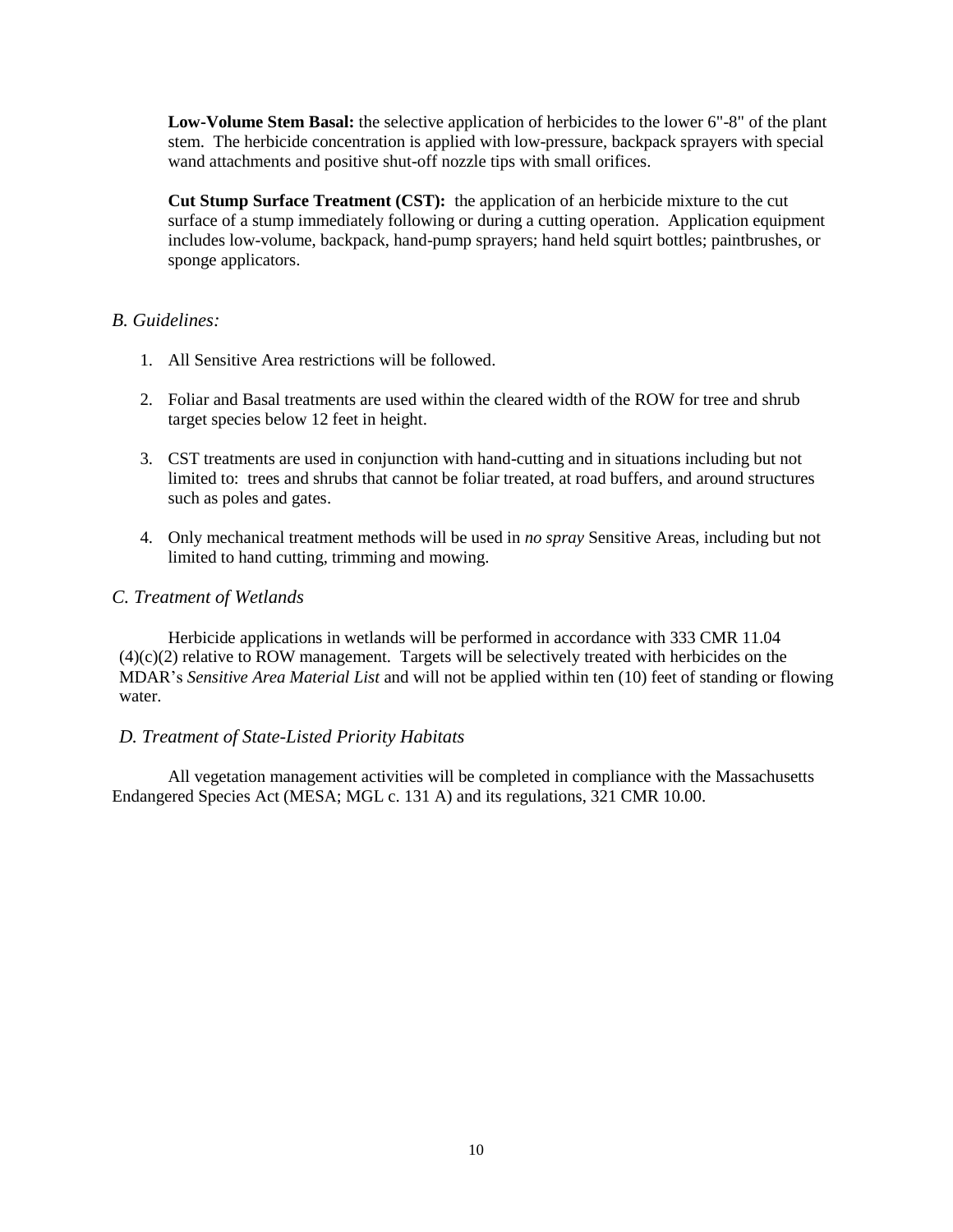## **VII. PROPOSED HERBICIDES, CARRIERS, ADJUVANTS AND RATES**

In 2019 only the Commonwealth of Massachusetts recommended herbicides listed below for use in Sensitive Areas—pursuant to 333 CMR 11.04 (1)(d)—will be used on the entire length and cleared width of Eversource Energy ROW corridors, in compliance with all labeled directions.

| Herbicides & Adjuvants                                                          | Active Ingredient                       | <b>EPA</b> Registration<br>Number(s) | Mix Concentration<br>(per $100$ gals.<br>water) | Estimated<br>Application<br>Rate Per Acre |
|---------------------------------------------------------------------------------|-----------------------------------------|--------------------------------------|-------------------------------------------------|-------------------------------------------|
| Rodeo                                                                           | Glyphosate                              | 62719-324                            | $3 - 5\%$                                       | $16-128$ oz.                              |
| Krenite S                                                                       | Fosamine<br>Ammonium                    | 42750-247                            | $6 - 10%$                                       | $32 - 128$ oz.                            |
| Garlon 4 Ultra                                                                  | Triclopyr                               | 62719-527                            | $2 - 4\%$                                       | $16-128$ oz.                              |
| <b>Escort XP</b> or Patriot                                                     | Metsulfuron-<br>Methyl                  | 432-1549 or 228-<br>391              | $2-4$ oz.                                       | $0.125 - 0.8$ oz.                         |
| Arsenal Powerline or<br>Polaris <sup>*</sup>                                    | Imazapyr                                | 241-431 or 228-<br>534               | $0.125\% - 0.5\%$                               | $2-8$ oz.                                 |
| Induce, Clean Cut, MSO, or<br>Aqua Fac or equivalent<br>surfactant <sup>†</sup> | $n.a.$ <sup><math>\ddagger</math></sup> | n.a.                                 | $0.125\% - 1\%$                                 | $1-16$ oz.                                |
| Point Blank, Clasp or<br>equivalent drift retardant                             | n.a.                                    | n.a.                                 | $0.125\% - 0.5\%$                               | $1-2$ oz.                                 |
| Carrier: Water                                                                  | n.a.                                    | n.a.                                 | n.a.                                            | n.a.                                      |

**Table V. Tank Mix for Low Volume Foliage Applications:**

## **Table VI: Tank Mix for Poison Ivy, Vines, and Invasive Species**

| Herbicides & Adjuvants                              | Active Ingredient  | <b>EPA</b> Registration<br>Number(s) | Mix Concentration (per<br>100 gals. water) |
|-----------------------------------------------------|--------------------|--------------------------------------|--------------------------------------------|
| Rodeo                                               | Glyphosate         | 62719-324                            | $2 - 5\%$                                  |
| Garlon 4 Ultra                                      | Triclopyr          | 62719-527                            | $2 - 4%$                                   |
| <b>Escort XP</b> or Patriot                         | Metsulfuron-Methyl | 432-1549 or 228-<br>391              | $1.25 - 4.0z$                              |
| Induce, Clean Cut, MSO, or<br>equivalent surfactant | n.a.               | n.a.                                 | $0.125\% - 1\%$                            |
| Point Blank, Clasp or equivalent<br>drift retardant | n.a.               | n.a.                                 | $4-16$ oz.                                 |
| Carrier: Water                                      | n.a.               | n.a.                                 | n.a.                                       |

 $\overline{a}$ 

<sup>\*</sup> Imazapyr will not be applied on the same right-of-way in two consecutive years.

<sup>†</sup> Equivalent surfactants, drift retardants and basal oils will be used if those listed are no longer available or more effective alternatives become available.

<sup>‡</sup> n.a.—not applicable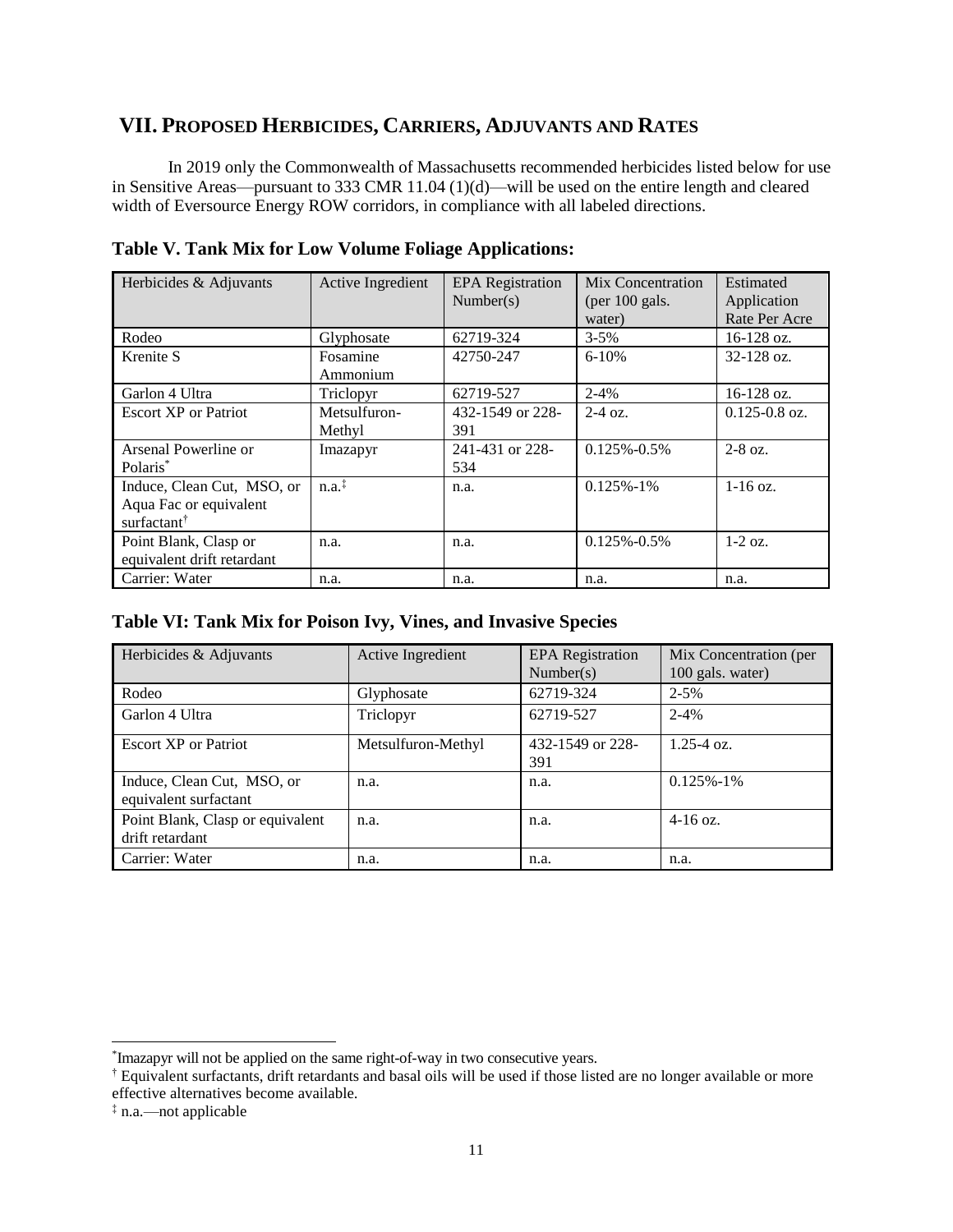| Herbicides & Adjuvants                         | Active Ingredient | EPA<br>Registration<br>Number(s) | Mix Concentration<br>(per $100$ gals.<br>water) | Estimated<br><b>Application Rate</b><br>Per Acre |
|------------------------------------------------|-------------------|----------------------------------|-------------------------------------------------|--------------------------------------------------|
| Rodeo                                          | Glyphosate        | 62719-324                        | 40\% to 50\%                                    | Per density of<br>target stems                   |
| Arsenal Powerline or Polaris                   | Imazapyr          | 241-431 or 228-<br>534           | 3%-5% (mixed)<br>with Rodeo)                    | Per density of<br>target stems                   |
| Carriers: Water or<br>Windshield Washing Fluid | n.a.              | n.a.                             | n.a.                                            | n.a.                                             |

#### **Table VII. Tank Mixes for Cut Surface Treatment (CST) Applications:**

## **Table VIII. Tank Mixes for Low-Volume Basal or Cut Surface Treatment (CST) Applications:**

| Herbicides & Adjuvants                                   | Active Ingredient | <b>EPA</b> Registration<br>Number(s) | Mix<br>Concentration<br>(per $100$ gals.) | Estimated<br><b>Application Rate</b><br>Per Acre |
|----------------------------------------------------------|-------------------|--------------------------------------|-------------------------------------------|--------------------------------------------------|
| Garlon 4 Ultra                                           | Triclopyr         | 62719-527                            | 20%-30%                                   | Per density of<br>target stems                   |
| Polaris                                                  | Imazapyr          | 228-534                              | 3%-5% (mixed)<br>with Garlon 4<br>Ultra)  | Per density of<br>target stems                   |
| Carrier: Arborchem's low<br>odor basal oil or equivalent | n.a.              | n.a.                                 | n.a.                                      | n.a.                                             |

## **VIII. ALTERNATIVE MECHANICAL CONTROL TECHNIQUES**

Areas not treated or prohibited from herbicide use, such as protective buffers for Sensitive Areas, will be maintained mechanically according to the specifications in the VMP. The following is a brief review of these methods:

**Hand Cutting:** the use of chain and brush saws to remove the stem and/or branches from the plant's root system; can be combined with CST except in no-chemical restricted areas.

**Mowing:** the cutting, severing or shattering of vegetation by large rotary or flail mowers.

Side Pruning: side pruning or removal of encroaching tops and/or branches of trees growing on or near the ROW's and access roads.

#### **IX. COMPANIES THAT MAY PERFORM THE HERBICIDE TREATMENT**

Vegetation Control Service, Inc. Lewis Tree Service, Inc 2342 Main Street Athol, MA 01331 (978) 249-5348

300 Lucius Gordon Drive West Henrietta, NY 14586 (585) 436-3208

Lucas Tree 636 Riverside St. Portland, ME 04104 (888) 845-7870

Rainbow Treecare 11571 K-Tel Dr. Minnetonka, MN 55343 (952) 922-3810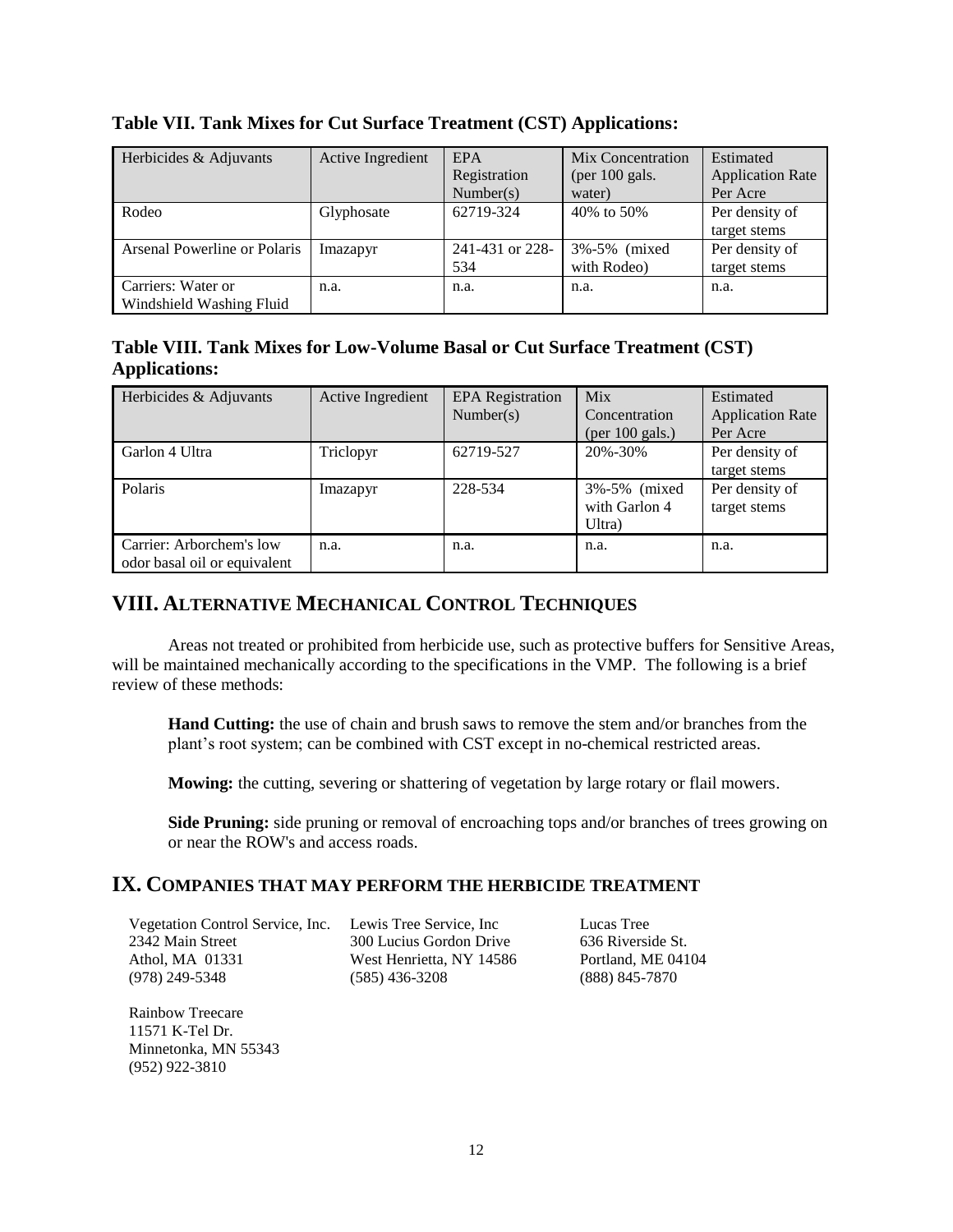#### **X.INDIVIDUAL RESPONSIBLE FOR SUPERVISING THE OPERATION PLAN**

William Hayes Supervisor Eversource Energy Transmission Vegetation Management 247 Station Drive, SE-370 Westwood, MA 02090-9230 781-441-3932 (office)

## **XI. HERBICIDE FACT SHEETS**

Herbicide Fact Sheets prepared and provided by the MDAR, explain technical information relative to the herbicide concentrates proposed for use during the 2019 treatment cycle. These are included in Appendix III, along with the manufacturer's labels in Appendix IV.

## **XII. PROCEDURES FOR HANDLING, MIXING AND LOADING HERBICIDE CONCENTRATES**

All herbicides will be handled, mixed and applied strictly according to *Label Instructions* and in compliance with all applicable federal and state laws and regulations. If possible, herbicide mixing should be done at the contractor's facilities and extreme care shall be exercised during all mixing, handling and loading in order to prevent careless spills or splashes. No herbicide concentrates will be mixed, handled or loaded on a ROW within one hundred (100) feet of a Sensitive Area.

## **XIII. EMERGENCY RESOURCES**

Eversource contracts with independent, professional, certified herbicide applicators that are responsible for the containment, clean up and reporting of chemical spills or accidents. The following is a guide to the information sources that, according to various regulations, must be available to the treatment crew in the event of a chemical spill or emergency situation:

- A. Technical Reference Materials:
	- a. Product Label
	- b. Product Material Safety Data Sheet (SDS)
	- c. Product Fact Sheet, if available

#### B. **Table IX. Herbicide Manufacturers:**

| <b>MANUFACTURER</b>                | <b>TELEPHONE</b> | <b>SPECIAL INSTRUCTIONS</b> |  |
|------------------------------------|------------------|-----------------------------|--|
|                                    | <b>NUMBER</b>    |                             |  |
| Albaugh Inc.                       | 800-247-8013     |                             |  |
| <b>BASF</b> Corporation            | 800-832-4357     |                             |  |
| <b>Bayer Environmental Science</b> | 800-334-7577     |                             |  |
| Dow Agro Sciences                  | 800-992-5994     |                             |  |
| Monsanto                           | 314-694-4000     |                             |  |
| Nufarm                             | 877-325-1840     | Medical Emergencies         |  |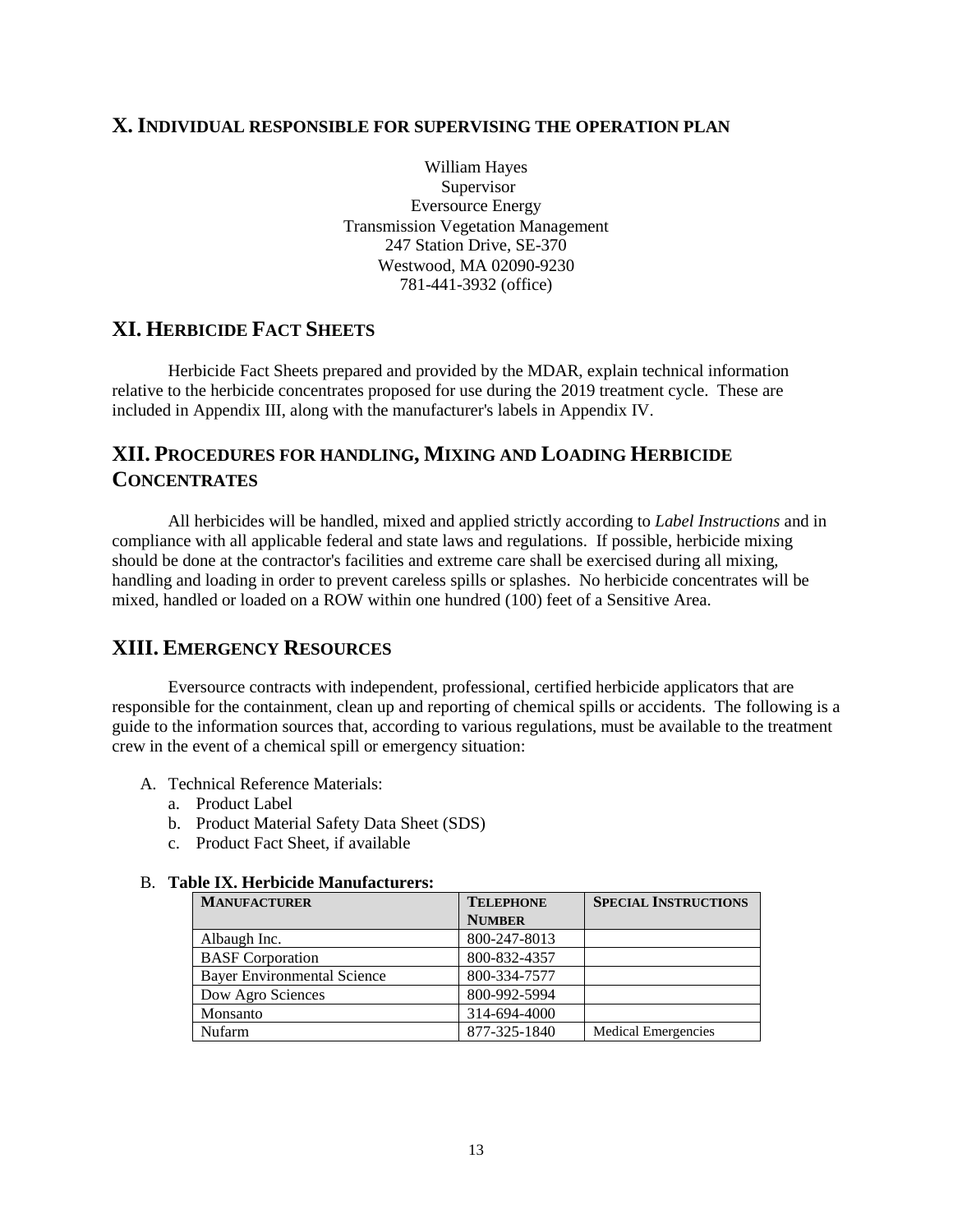## C. **Table X. State Agencies:**

| <b>STATE AGENCY</b>             | <b>TELEPHONE NUMBER</b> | <b>SPECIAL INSTRUCTIONS</b>      |
|---------------------------------|-------------------------|----------------------------------|
| <b>Massachusetts Pesticide</b>  | $(617) 626 - 1700$      | A.S.A.P. (within 48 hours)       |
| Bureau                          |                         |                                  |
| <b>Massachusetts Department</b> | DEP 24 Hour             | For emergencies involving        |
| of Environmental                | Contact:                | reportable quantities of         |
| Protection, Emergency           | (888) 304-1133          | hazardous materials; required    |
| <b>Response Section</b>         | Western Region:         | info: City/town, street address, |
|                                 | $(413) 784 - 1100$      | site name (if applicable),       |
|                                 |                         | material                         |
| Massachusetts Dept. of          | $(617) 624 - 5757$      |                                  |
| Public Health, Bureau of        |                         |                                  |
| Env. Health Assessment          |                         |                                  |
| <b>Toxicology Program</b>       |                         |                                  |
| <b>Massachusetts Poison</b>     | $(800)$ 682-9211        | For medical emergencies          |
| <b>Information Centers</b>      |                         | involving suspected or known     |
|                                 |                         | pesticide poisoning symptoms     |

#### D. **Table XI. Emergency Services:**

| <b>EMERGENCY SERVICE</b>    | <b>TELEPHONE NUMBER</b> | <b>SPECIAL INSTRUCTIONS</b> |
|-----------------------------|-------------------------|-----------------------------|
| Massachusetts State Police, | 617-566-4500 or 911     |                             |
| Central Office              |                         |                             |
| Local Fire / Police Dept.   | 911                     |                             |
| Chem Trec                   | 800-424-9300            |                             |
| Clean Harbors               | 800-OIL-TANK            |                             |
| Pesticide Hotline           | 800-858-7378            | PST: 8:00 am to 12:00 pm,   |
|                             |                         | Web: www.NPIC.orst.edu      |

E. Eversource contact in the case of a spill or accident is:

System Control **Eversource** 247 Station Drive Westwood, MA 02090-9230 (617)-541-7858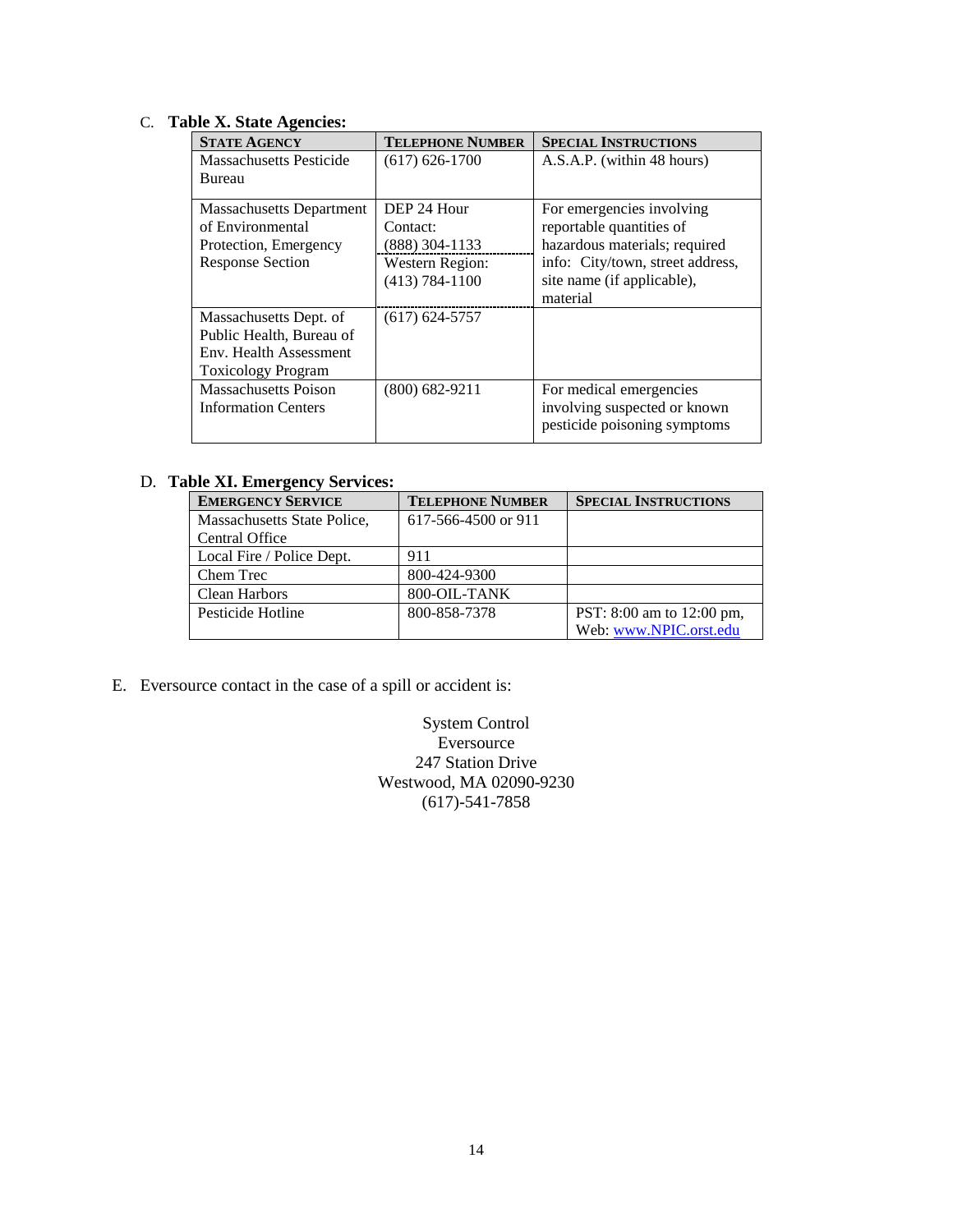## F. **Table XII. Local Emergency Numbers:**

| Town         | <b>Board of Health</b> | Town/City Hall        | Town         | <b>Board of Health</b> | Town/City Hall        |
|--------------|------------------------|-----------------------|--------------|------------------------|-----------------------|
| Amherst      | $(413)$ 259-3077       | $(413)$ 259-3035      | Hinsdale     | $(413)$ 655-2300 x311  | $(413)$ 655-2300 x301 |
| Ashfield     | $(413)$ 628-4441       | $(413)$ 628-4441 x5   | Lanesborough | $(413)$ 442-1167 x28   | $(413)$ 442-1351      |
| Belchertown  | $(413)$ 323-0406       | $(413)$ 323-0281      | Leverett     | (413) 548-1022 x4      | $(413)$ 548-9150      |
| Cheshire     | (413) 743-0876         | $(413)$ 743-0876      | Montague     | $(413)$ 863-3200 x205  | $(413)$ 863-3200 x104 |
| Chesterfield | $(413)$ 296-4771       | $(413)$ 296-4741      | Northfield   | $(413)$ 498-2901       | (413) 498-2901 x112   |
| Conway       | $(413)$ 369-4235 x8    | $(413)$ 369-4235 x4   | Pelham       | $(413)$ 253-0512       | $(413)$ 253-0512      |
| Cummington   | $(413)$ 634-5757       | $(413) 634 - 5560$    | Peru         | $(413)$ 655-8312       | $(413)$ 655-8312      |
| Dalton       | $(413)$ 684-6111 x20   | $(413)$ 684-6111 x14  | Pittsfield   | $(413)$ 499-9411       | $(413)$ 499-9361      |
| Deerfield    | $(413)$ 665-1400 x109  | $(413)$ 665-1400 x100 | Plainfield   | $(413) 634 - 5343$     | $(413) 634 - 5420$    |
| Easthampton  | (413) 529-1400 x430    | $(413)$ 529-1400 x460 | Shelburne    | $(413) 625 - 0300$     | $(413) 625 - 0300$    |
| Erving       | $(413)$ 422 2800 x101  | $(413)$ 422-2800 x101 | Shutesbury   | $(413)$ 259-2122       | $(413)$ 259-1204      |
| Gill         | $(413) 863 - 9347$     | $(413) 863 - 8103$    | South Hadley | $(413)$ 538-5017       | $(413)$ 538-5017 x201 |
| Granby       | $(413)$ 467-7177       | $(413)$ 467-7177      | Sunderland   | $(413)$ 665-1440       | $(413)$ 665-1440      |
| Greenfield   | $(413)$ 772-1404       | $(413)$ 772-1555      | Warwick      | $(978) 544 - 6315$     | $(978) 544 - 3402$    |
| Hadley       | $(413)$ 584-4562       | $(413)$ 584-1590      | Wendell      | (978) 544-3395 x106    | (978) 544-3395 x2     |
| Hancock      | $(413)$ 738-5225       | $(413)$ 738-5225      | Windsor      | $(413)$ 684-3811 x7    | $(910) 620 - 0162$    |

**Non-911 Emergencies Services for Eversource Electric Municipalities**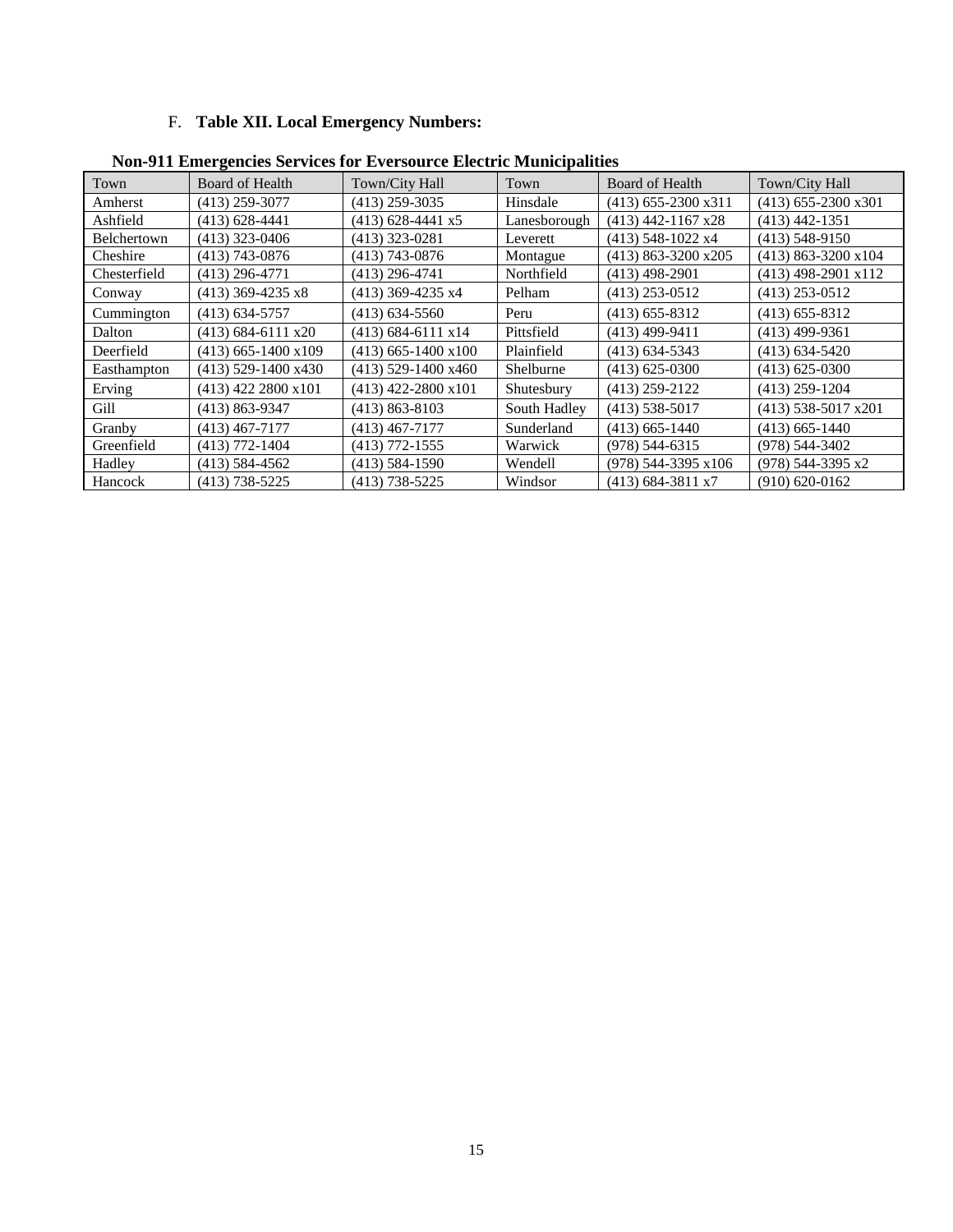# **APPENDIX I: Maps**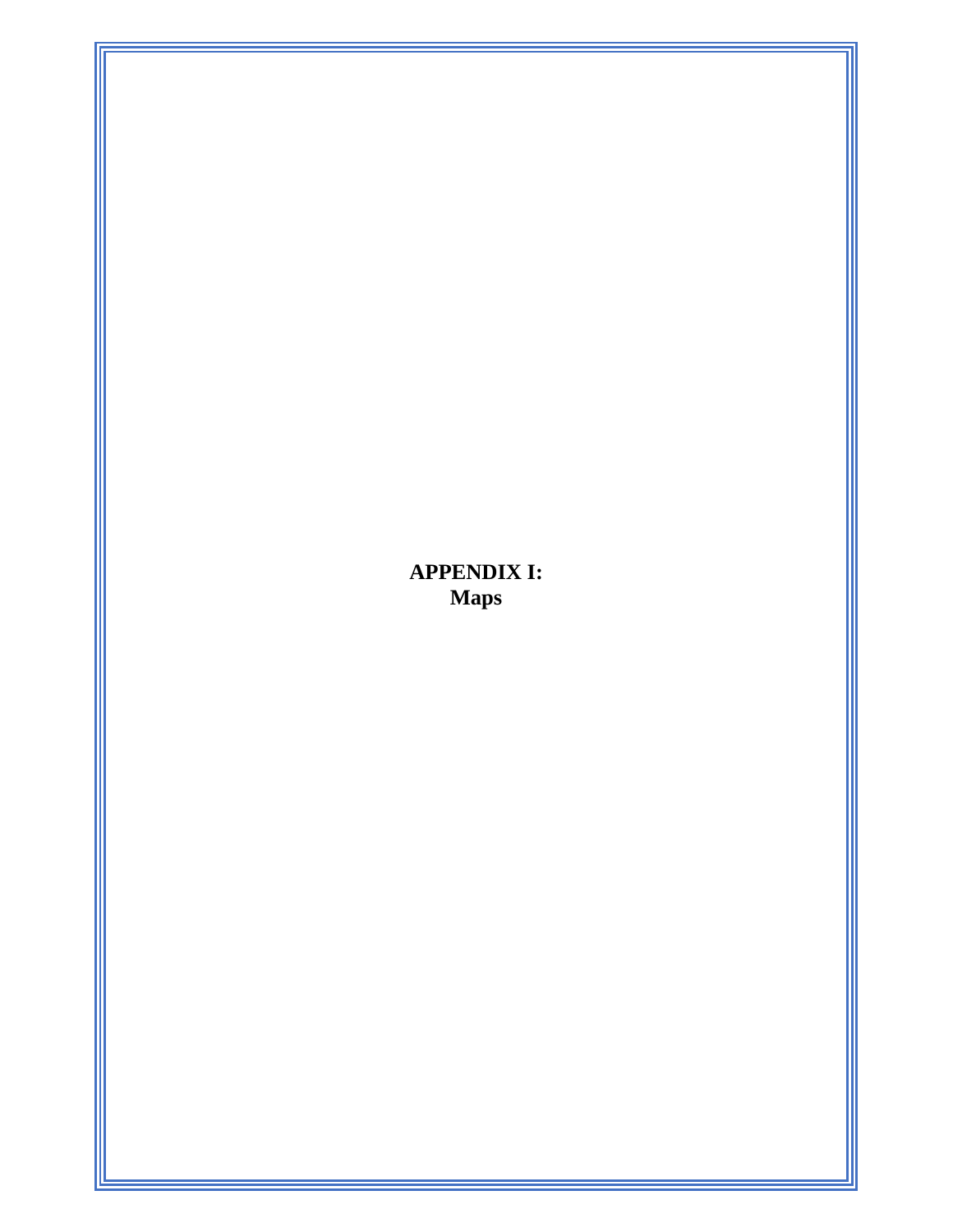# **APPENDIX II: Sensitive Area Table**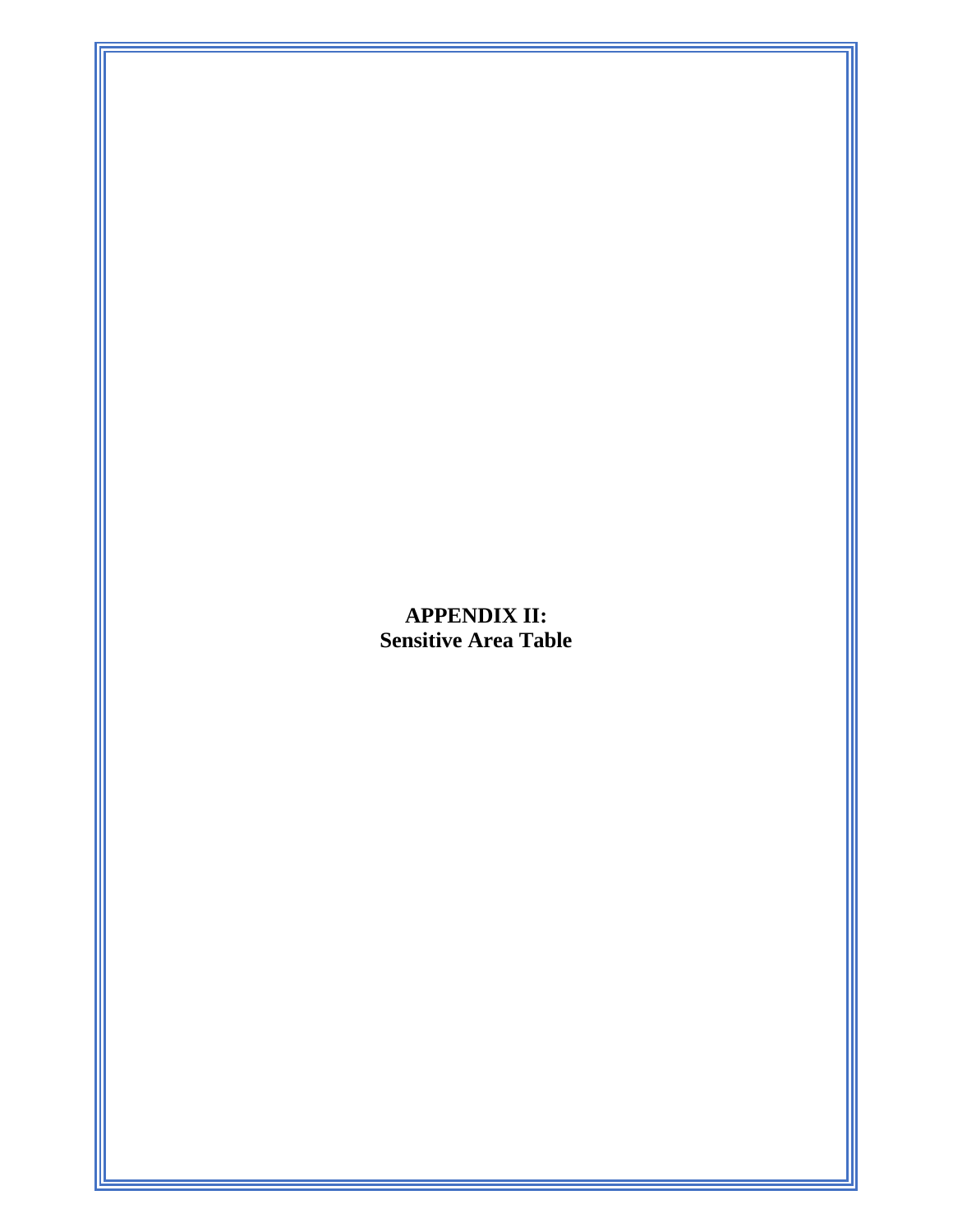| <b>CONTROL STRATEGIES FOR SENSITIVE AREAS#</b>        |                                                        |                                                                |                     |  |
|-------------------------------------------------------|--------------------------------------------------------|----------------------------------------------------------------|---------------------|--|
| Sensitive Area                                        | No-Spray and Limited<br>Spray Areas (feet)             | <b>Control Method</b>                                          | Restriction<br>Code |  |
| <b>Public Ground Water Supplies</b>                   | 400'                                                   | Mechanical Only                                                | None                |  |
| Primary Recharge Area                                 | Designated buffer zone<br>or $\frac{1}{2}$ mile radius | Mechanical, Recommended<br>Herbicides*                         | 24 months           |  |
| <b>Public Surface Water Supplies</b>                  | 100'                                                   | Mechanical Only                                                | None                |  |
| (Class A & Class B)                                   | 100'-400'                                              | <b>Recommended Herbicides</b>                                  | 24 months           |  |
| Tributary to Class A Water                            | $\overline{100'}$                                      | Mechanical Only                                                | None                |  |
| Source, within 400' upstream of<br>water source       | 100'-400'                                              | <b>Recommended Herbicides</b>                                  | 24 months           |  |
| Tributary to Class A Water                            | 10'                                                    | Mechanical Only                                                | None                |  |
| Source, greater than 400'<br>upstream of water source | $10' - 200'$                                           | <b>Recommended Herbicides</b>                                  | 24 months           |  |
| Class B Drinking Water Intake,                        | 100'                                                   | Mechanical Only                                                | None                |  |
| within 400' upstream of intake                        | 100'-200'                                              | <b>Recommended Herbicides</b>                                  | 24 months           |  |
| <b>Private Drinking Water Supplies</b>                | 50'                                                    | Mechanical Only                                                | None                |  |
|                                                       | $50' - 100'$                                           | <b>Recommended Herbicides</b>                                  | 24 months           |  |
| <b>Surface Waters</b>                                 | 10'                                                    | Mechanical Only                                                | None                |  |
|                                                       | $10' - 100'$                                           | <b>Recommended Herbicides</b>                                  | 12 months           |  |
| Rivers                                                | 10' from mean annual<br>high water line                | Mechanical Only                                                | None                |  |
|                                                       | $10'-200'$                                             | <b>Recommended Herbicides</b>                                  | 12 months           |  |
| Wetlands                                              | 100' (treatment in                                     | Low-pressure Foliar, CST,                                      | 24 months           |  |
|                                                       | wetlands permitted up to                               | Basal                                                          |                     |  |
|                                                       | 10' of standing water)*+                               | <b>Recommended Herbicides</b>                                  |                     |  |
| <b>Inhabited Areas</b>                                | 100' (for high-pressure<br>foliar only)                | <b>Recommended Herbicides</b>                                  | 12 months           |  |
| Agricultural Area (Crops, Fruits,                     | 100' (for high-pressure                                | <b>Recommended Herbicides</b>                                  | 12 months           |  |
| Pastures)                                             | foliar only)                                           |                                                                |                     |  |
| <b>Certified Vernal Pools</b>                         | 10'                                                    | Mechanical Only when water                                     | None                |  |
| Certified Vernal Pool Habitat                         |                                                        | is present                                                     |                     |  |
|                                                       | 10'-outer boundary of<br>habitat                       | No treatment without written approval per 321<br>CMR 10.14(12) |                     |  |
| $\mathbf{v}$ $\mathbf{v}$ $\mathbf{v}$ $\mathbf{v}$   | $\overline{a}$<br>$\ddotsc$                            | $\overline{a}$                                                 |                     |  |

Priority Habitat No treatment without written approval per 321 CMR 10.14(12)

Restrictions "24 Months": A minimum of twenty-four months shall elapse between applications

"12 Months": A minimum of twelve months shall elapse between applications

\*Massachusetts recommended herbicides for sensitive sites

<sup>+</sup>Per "Decision Concerning the Wetlands Impact Study"

#Table Compiled by Jeffrey M. Taylor, Vegetation Control Service, Inc. \_\_\_\_\_\_\_\_\_\_\_\_\_\_\_\_\_\_\_\_\_\_\_\_\_\_\_\_\_\_\_\_\_\_\_\_\_\_\_\_\_\_\_\_\_\_\_\_\_\_\_\_\_\_\_\_\_\_\_\_\_\_\_\_\_\_\_\_\_\_\_\_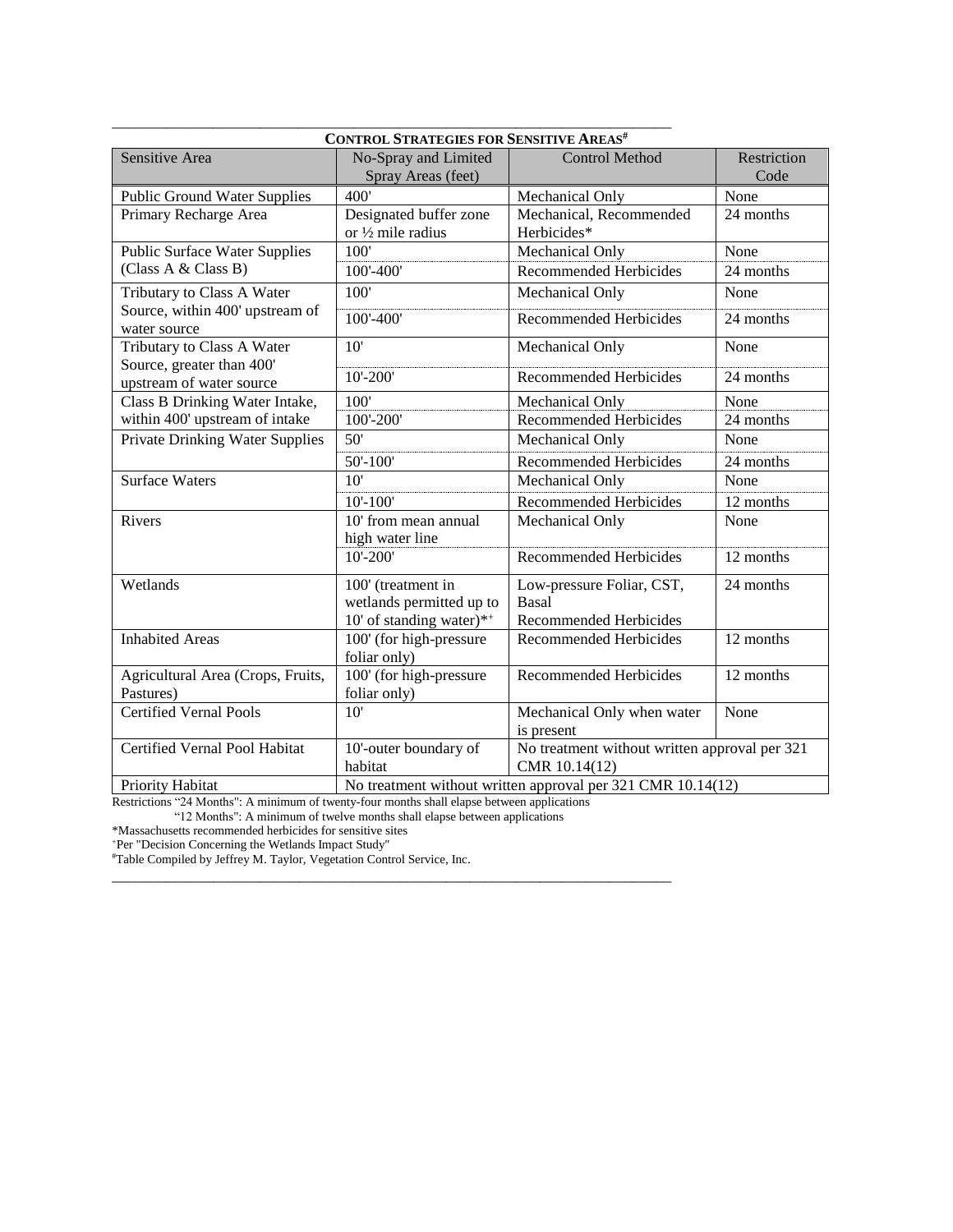# **APPENDIX III: Herbicide Fact Sheets**

<https://www.mass.gov/service-details/rights-of-way-sensitive-area-materials-list>